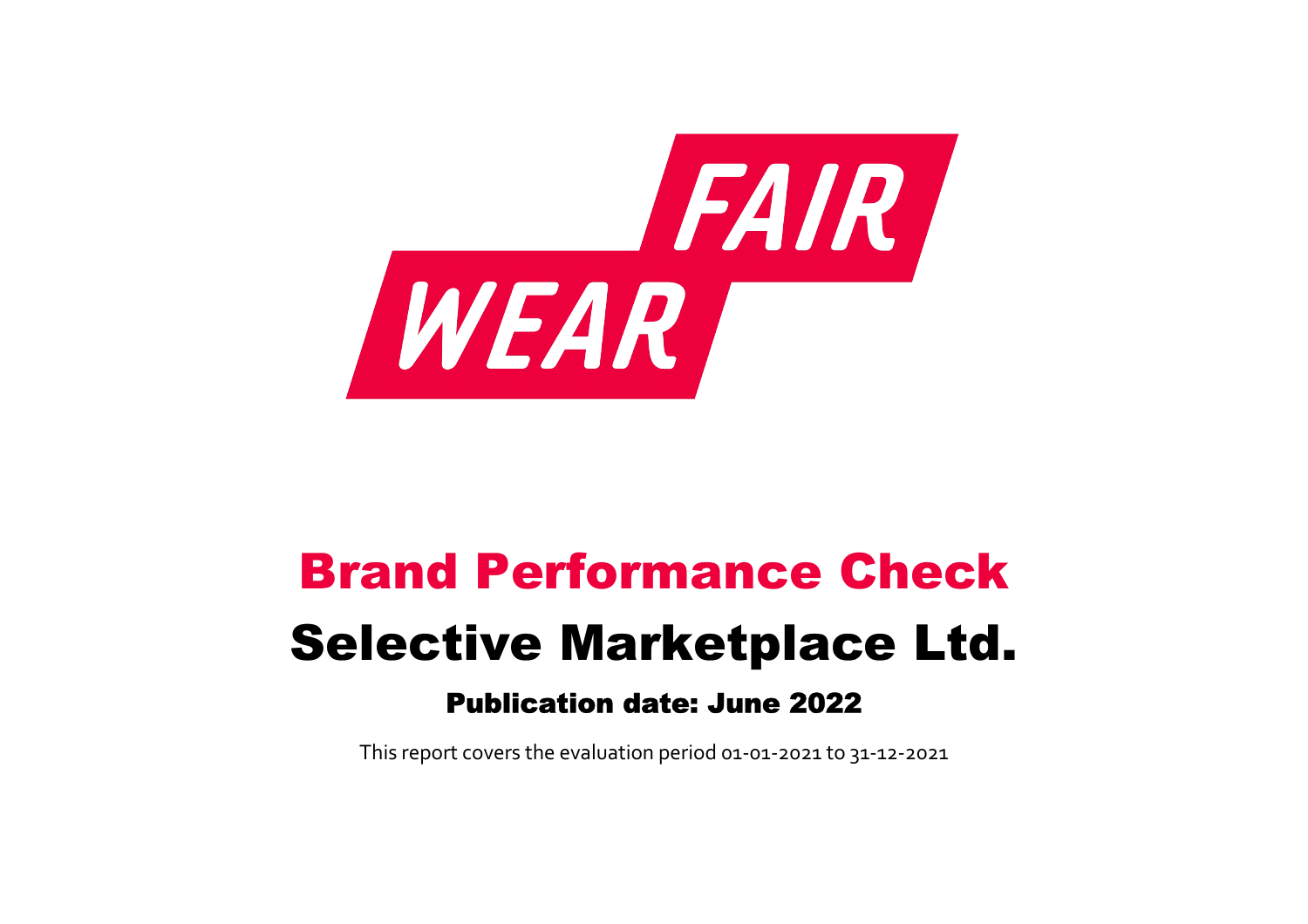#### About the Brand Performance Check

Fair Wear Foundation (Fair Wear) believes that improving conditions for apparel product location workers requires change at many levels. Traditional efforts to improve conditions focus primarily on the product location. Fair Wear, however, believes that the management decisions of clothing brands have an enormous influence for good or ill on product location conditions.

Fair Wear's Brand Performance Check is a tool to evaluate and report on the activities of Fair Wear's member companies. The Checks examine how member company management systems support Fair Wear's Code of Labour Practices. They evaluate the parts of member company supply chains where clothing is assembled. This is the most labour intensive part of garment supply chains, and where brands can have the most influence over working conditions.

In most apparel supply chains, clothing brands do not own product locations, and most product locations work for many different brands. This means that in most cases Fair Wear member companies have influence, but not direct control, over working conditions. As a result, the Brand Performance Checks focus primarily on verifying the efforts of member companies. Outcomes at the product location level are assessed via audits and complaint reports, however the complexity of the supply chains means that even the best efforts of Fair Wear member companies cannot guarantee results.

Even if outcomes at the product location level cannot be guaranteed, the importance of good management practices by member companies cannot be understated. Even one concerned customer at a product location can have significant positive impacts on a range of issues like health and safety conditions or freedom of association. And if one customer at a product location can demonstrate that improvements are possible, other customers no longer have an excuse not to act. The development and sharing of these types of best practices has long been a core part of Fair Wear's work.

The Brand Performance Check system is designed to accommodate the range of structures and strengths that different companies have, and reflects the different ways that brands can support better working conditions.

This report is based on interviews with member company employees who play important roles in the management of supply chains, and a variety of documentation sources, financial records, supplier data. The findings from the Brand Performance Check are summarized and published at [www.fairwear.org](http://www.fairwear.org/). The online [Brand Performance Check Guide](https://members.fairwear.org/resources/brand-performance-check-guide/12) provides more information about the indicators.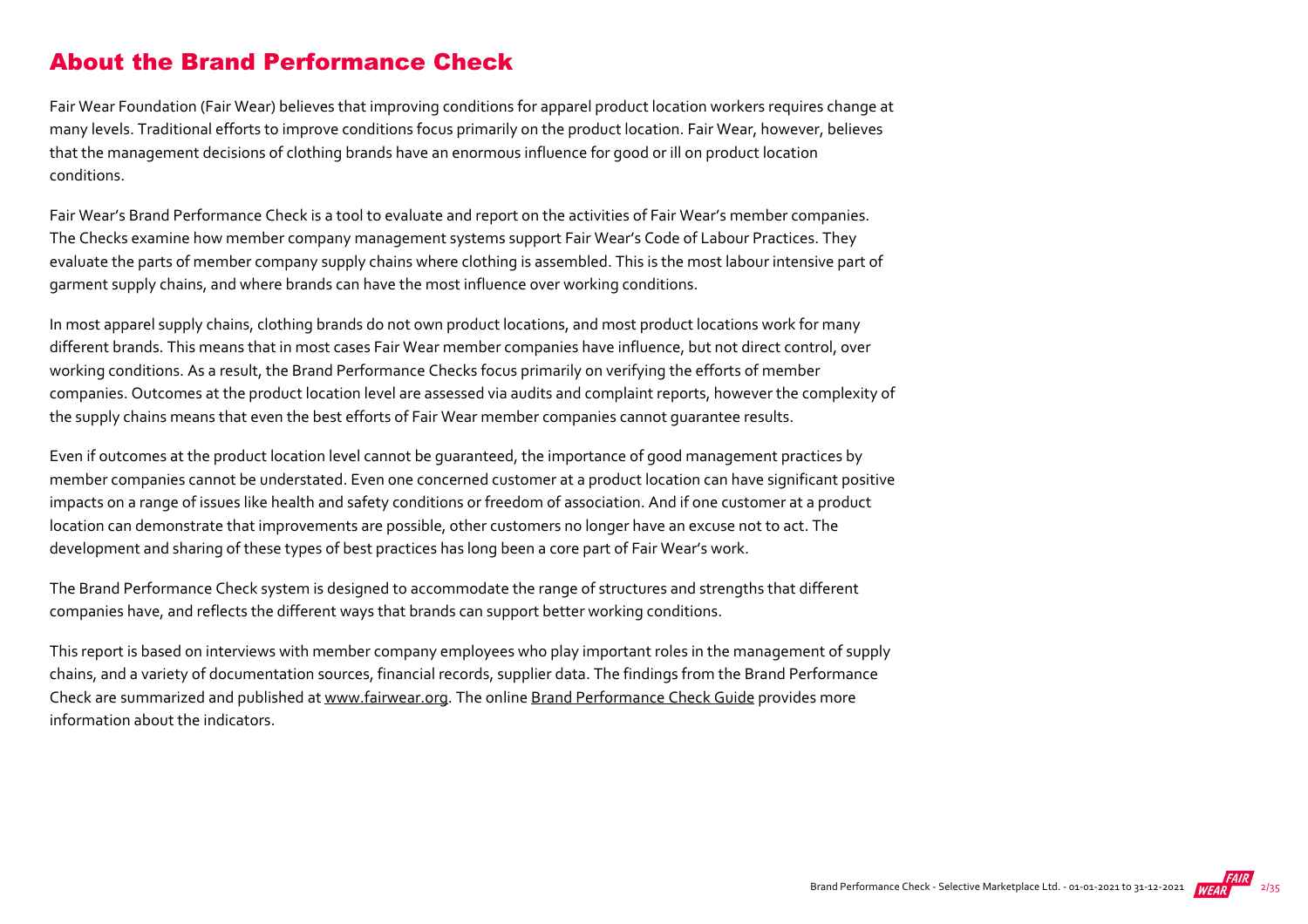#### On COVID‐19

This year's report covers the response of our members and the impact on their supply chain due to the COVID‐19 pandemic which started in 2020. The COVID‐19 pandemic limited the brands' ability to visit and audit factories. To ensure the monitoring of working conditions throughout the pandemic, Fair Wear and its member brands made use of additional monitoring tools, such as complaints reports, surveys, and the consultation of local stakeholders. These sources may not provide as detailed insights as audit reports. To assess outcomes at production location level, we have included all available types of evidence to provide an accurate overview of the brands' management systems and their efforts to improve working conditions. Nevertheless, brands should resume verifying working conditions through audits when the situation allows for.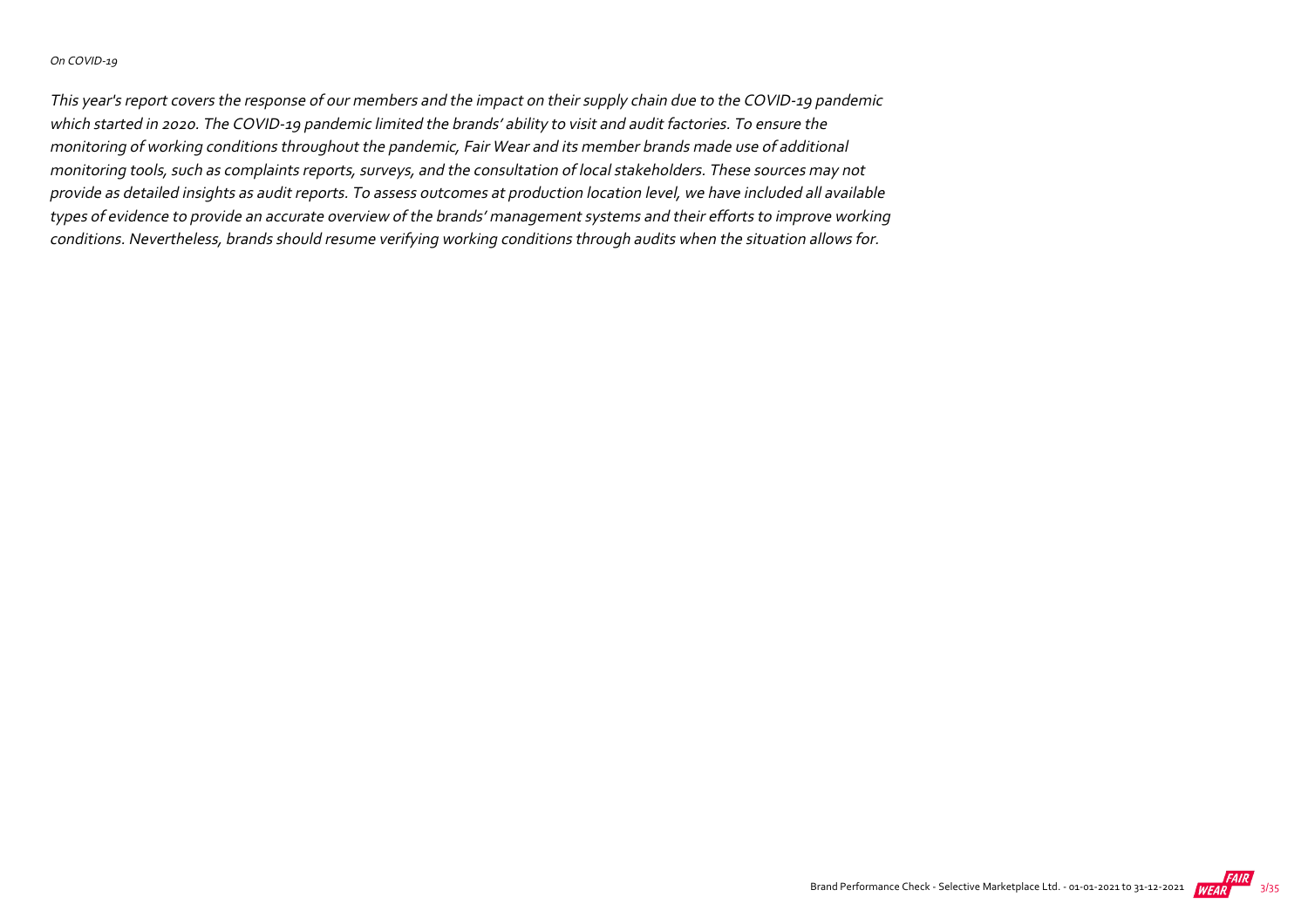#### Brand Performance Check Overview

#### Selective Marketplace Ltd.

#### Evaluation Period: 01-01-2021 to 31-12-2021

| <b>Member company information</b>                                                         |                                                                  |
|-------------------------------------------------------------------------------------------|------------------------------------------------------------------|
| Headquarters:                                                                             | London, United Kingdom                                           |
| Member since:                                                                             | 2021-01-01                                                       |
| Product types:                                                                            | Garments, Clothing, Fashion apparel, Bags, Accessories, Footwear |
| Production in countries where Fair Wear is active:                                        | China, India, Romania                                            |
| Production in other countries:                                                            | Italy, Portugal, United Kingdom                                  |
| <b>Basic requirements</b>                                                                 |                                                                  |
| Workplan and projected production location data for upcoming year have been<br>submitted? | Yes                                                              |
| Actual production location data for evaluation period was submitted?                      | Yes                                                              |
| Membership fee has been paid?                                                             | Yes                                                              |
| <b>Scoring overview</b>                                                                   |                                                                  |
| % of own production under monitoring                                                      | 79%                                                              |
| Benchmarking score                                                                        | 45                                                               |
| Category                                                                                  | Good                                                             |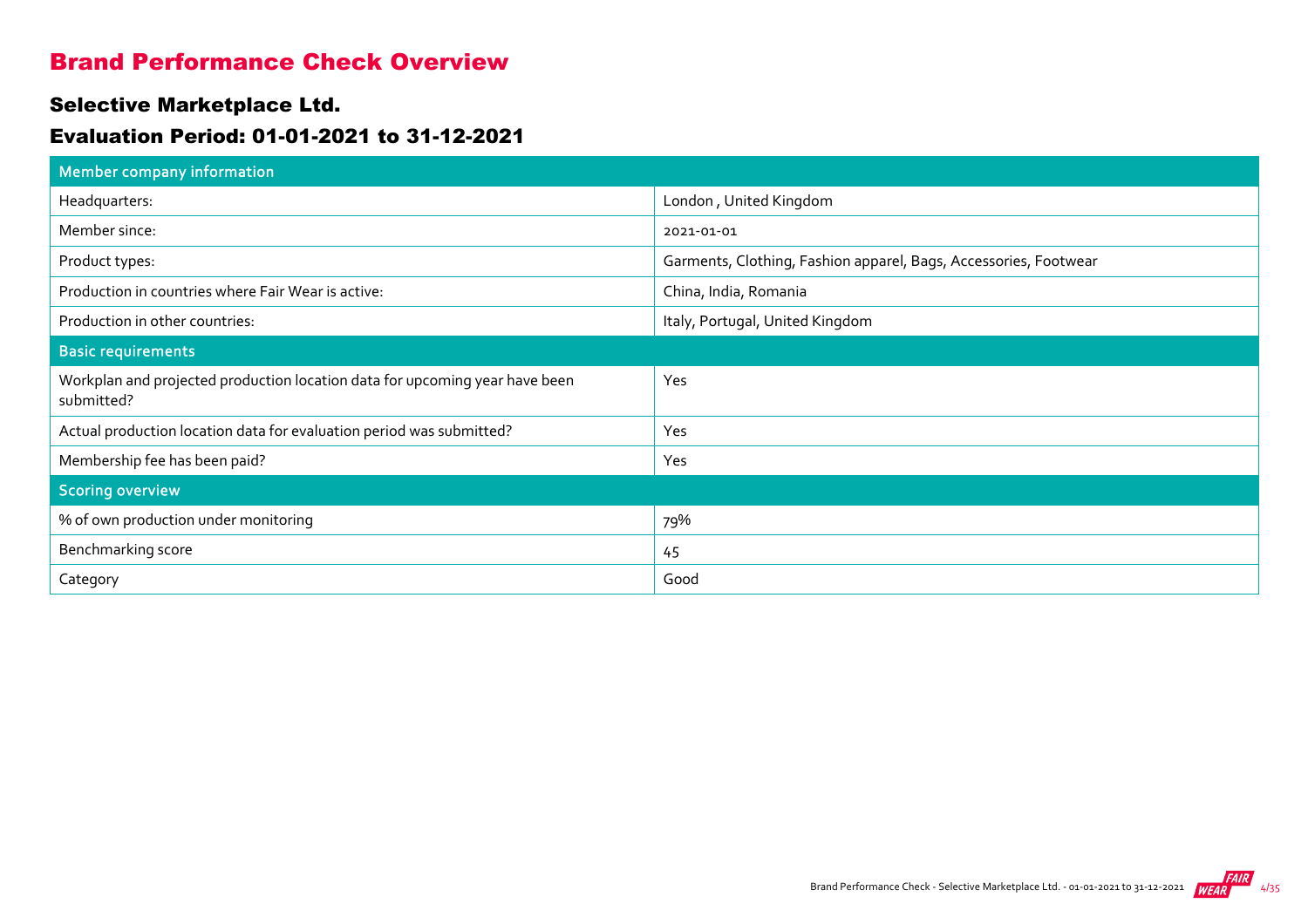#### Summary:

Selective Marketplace Ltd. has met most of Fair Wear requirements, with a score of 45 points, the brand is awarded the 'Good' category in its first year of membership. The company monitored 79% of its production volume.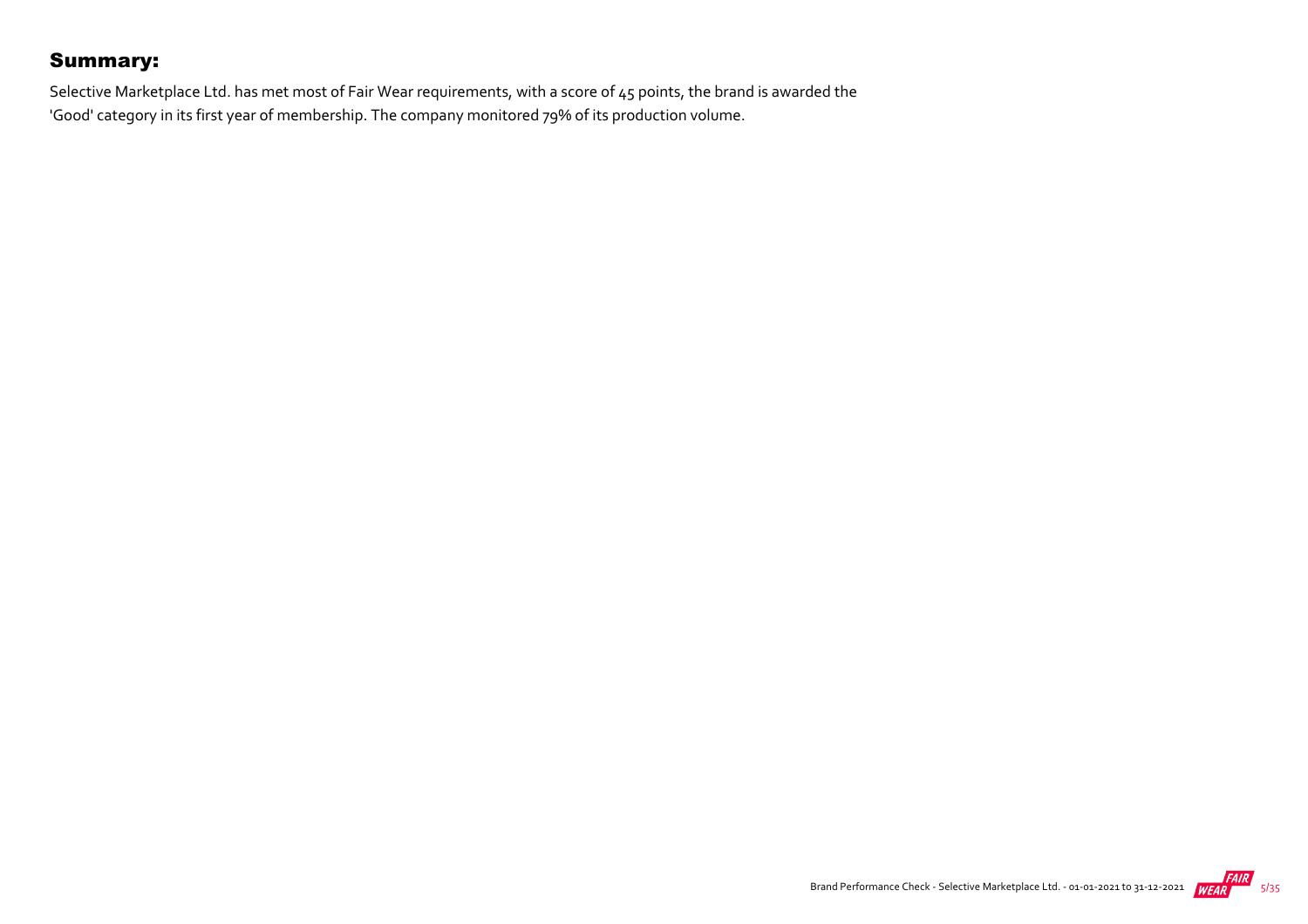#### Corona Addendum:

Selective Marketplace Ltd. became a Fair Wear member in 2021. The company has two brands – Poetry and Wrap London. It mainly sells through its catalogue and webshop. During the pandemic, the company was largely able to continue business as usual. The pandemic's main impact on the business was the increase in transportation costs and delays in shipments.

Selective Marketplace has been focused on building long-term trusting business relationships with its production locations. When the company became a Fair Wear member, it informed all production locations. Some were already used to discussing labour conditions with customers, and with others, the company had to start from scratch. Selective Marketplace used its first year of membership to understand better what it entails and get some initial processes in place, such as monitoring production locations.

The company has not yet identified the main human rights risk related to its production countries and locations. Also, the company has not discussed the impact of COVID‐19 on workers with the production locations, for example, in India, where there was a lockdown in 2021.

Selective Marketplace is a small company, which means information is easily shared. All people in direct contact with production locations know Fair Wear's requirements and are updated on the production locations' labour conditions. Fair Wear recommends Selective Marketplace also to ensure the information on processes and progress is stored to ensure continuity in its approach to improving labour conditions.

2021 was a year for Selective Marketplace to learn what it means to be a Fair Wear member. The company now has to use the learnings to take the next steps and show gradual improvements.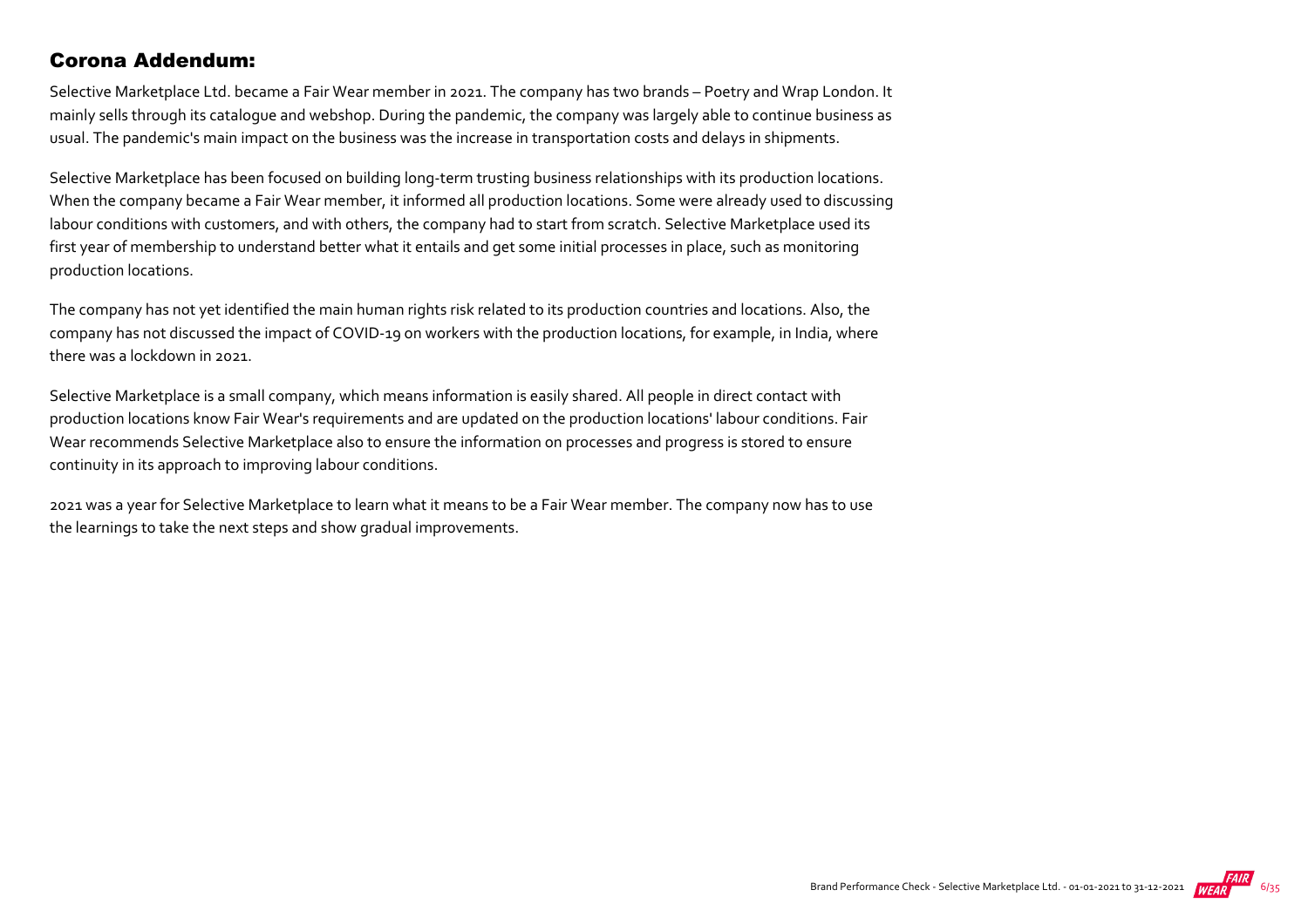#### Performance Category Overview

Leader: This category is for member companies who are doing exceptionally well, and are operating at an advanced level. Leaders show best practices in complex areas such as living wages and freedom of association.

Good: It is Fair Wear's belief that member companies who are making a serious effort to implement the Code of Labour Practices—the vast majority of Fair Wear member companies—are 'doing good' and deserve to be recognized as such. They are also doing more than the average clothing company, and have allowed their internal processes to be examined and publicly reported on by an independent NGO. The majority of member companies will receive a 'Good' rating.

Needs Improvement: Member companies are most likely to find themselves in this category when major unexpected problems have arisen, or if they are unable or unwilling to seriously work towards CoLP implementation. Member companies may be in this category for one year only after which they should either move up to Good, or will be moved to suspended.

Suspended: Member companies who either fail to meet one of the Basic Requirements, have had major internal changes which means membership must be put on hold for a maximum of one year, or have been in Needs Improvement for more than one year. Member companies may remain in this category for one year maximum, after which termination proceedings will come into force.

Categories are calculated based on a combination of benchmarking score and the percentage of own production under monitoring. The specific requirements for each category are outlined in the Brand Performance Check Guide.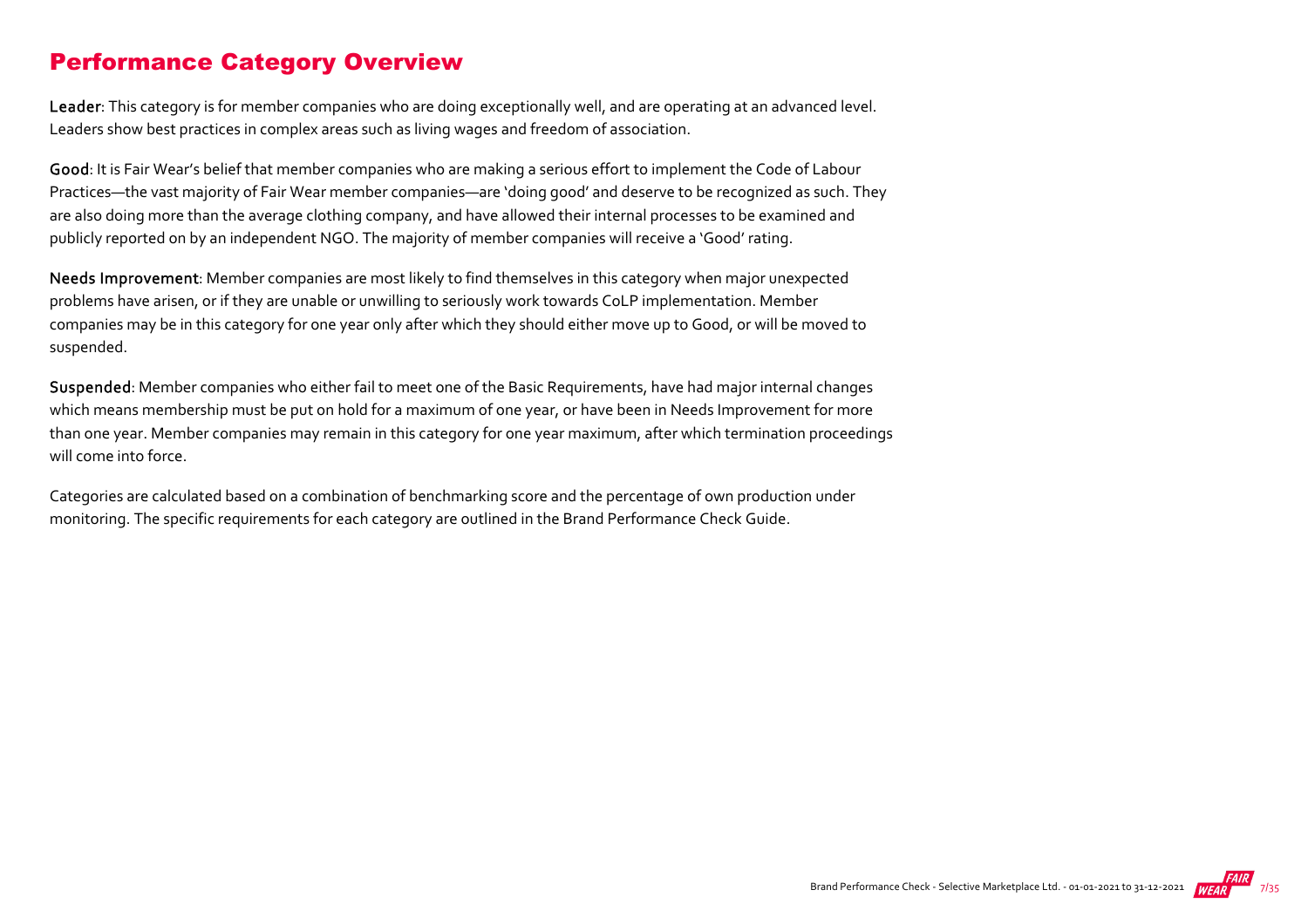#### 1. Purchasing Practices

| Performance indicators                                                                                                              | <b>Result</b> | <b>Relevance of Indicator</b>                                                                                                                                                 | <b>Documentation</b>                                   | Score Max | <b>Min</b> |
|-------------------------------------------------------------------------------------------------------------------------------------|---------------|-------------------------------------------------------------------------------------------------------------------------------------------------------------------------------|--------------------------------------------------------|-----------|------------|
| 1.1a Percentage of production volume from<br>production locations where member company buys<br>at least 10% of production capacity. | 72%           | Member companies with less than 10% of a<br>production location's production capacity generally<br>have limited influence on production location<br>managers to make changes. | Supplier information<br>provided by member<br>company. |           | $\circ$    |

Comment: Selective Marketplace has 18 production locations, all specialised in the use of specific materials. Selective Marketplace runs two brands (Poetry and Wrap London), both brands use the same production locations. The company buys 72% of its production volume from production locations where the company buys at least 10% of production capacity.

| Performance indicators                                                                                                        | <b>Result</b> | <b>Relevance of Indicator</b>                                                                                                                                                                                                                                                                                                                     | <b>Documentation</b>                                            | Score Max | <b>Min</b> |
|-------------------------------------------------------------------------------------------------------------------------------|---------------|---------------------------------------------------------------------------------------------------------------------------------------------------------------------------------------------------------------------------------------------------------------------------------------------------------------------------------------------------|-----------------------------------------------------------------|-----------|------------|
| 1.1b Percentage of production volume from<br>production locations where member company buys<br>less than 2% of its total FOB. | 5%            | Fair Wear provides incentives to clothing brands to<br>consolidate their supplier base, especially at the tail<br>end, as much as possible, and rewards those<br>members who have a small tail end. Shortening the<br>tail end reduces social compliance risks and<br>enhances the impact of efficient use of capital and<br>remediation efforts. | Production location<br>information as provided<br>to Fair Wear. |           | $\circ$    |

Comment: Selective Marketplace produces most of its products in China. To not be completely dependent on one country, the company also uses production locations in other countries. In these other production locations, there is not so much production yet. At the moment, 5% of the company's FOB comes from production locations where it buys less than 2% of its total FOB.

| Performance indicators                                                                                                                 | <b>Result</b> | <b>Relevance of Indicator</b>                                                                                                                                                  | <b>Documentation</b>                                   | Score Max | <b>Min</b> |
|----------------------------------------------------------------------------------------------------------------------------------------|---------------|--------------------------------------------------------------------------------------------------------------------------------------------------------------------------------|--------------------------------------------------------|-----------|------------|
| 1.2 Percentage of production volume from<br>production locations where a business relationship<br>has existed for at least five years. | 8ና%           | Stable business relationships support most aspects<br>of the Code of Labour Practices, and give production<br>locations a reason to invest in improving working<br>conditions. | Supplier information<br>provided by member<br>company. | д.        |            |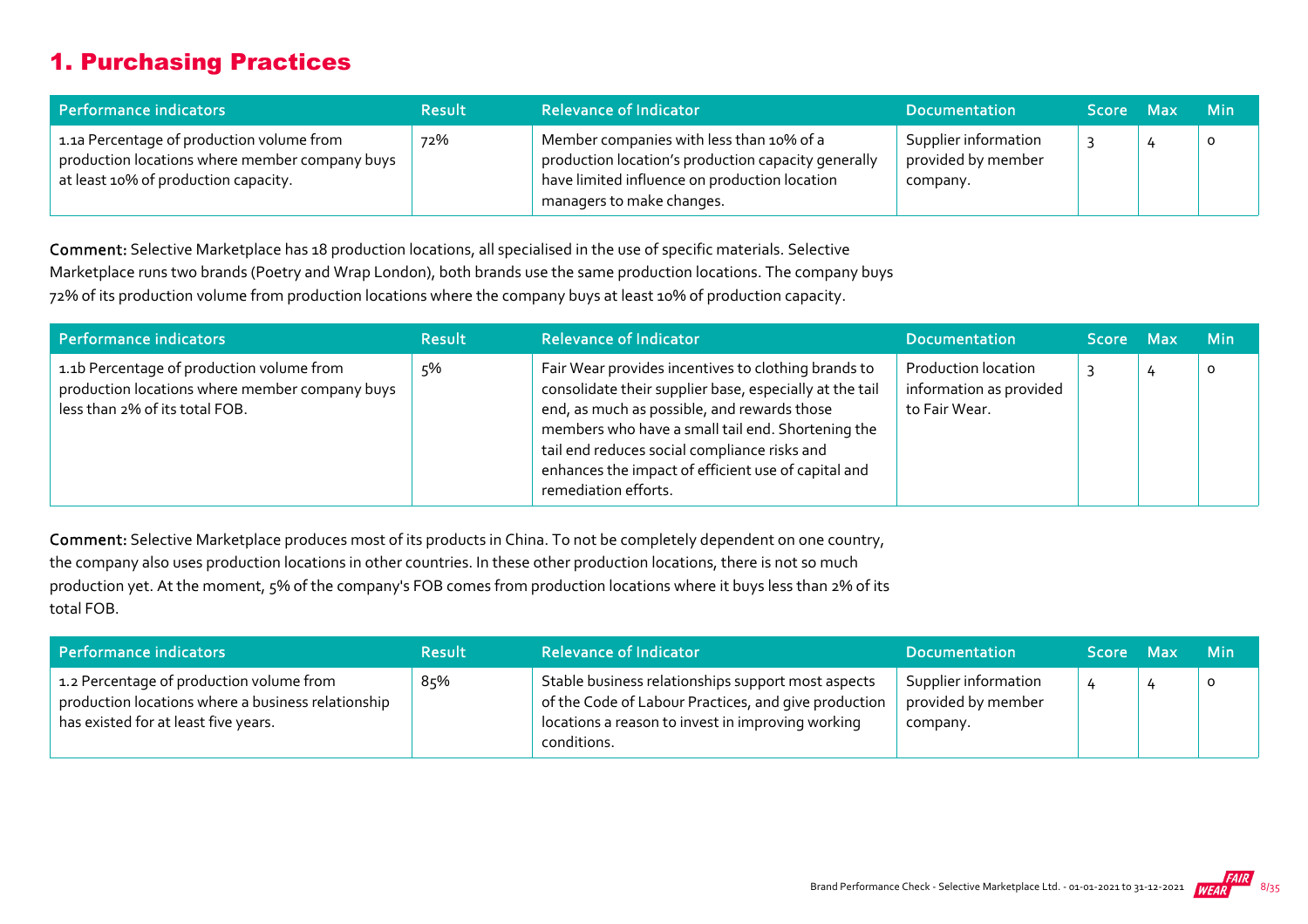Comment: Selective Marketplace started production 20 years ago. Over the years, the company has committed to using specific materials (mainly linen and hemp) and the company's business model requires some flexibility from its production locations. Over the years the company has continued business with production locations where the relationship was well. This has resulted in that 85% of FOB is produced at production locations where a business relationship has existed for over five year.

| Performance indicators                                                                                                                                            | <b>Result</b> | <b>Relevance of Indicator</b>                                                                                                                        | <b>Documentation</b>      | Score Max | - Min |
|-------------------------------------------------------------------------------------------------------------------------------------------------------------------|---------------|------------------------------------------------------------------------------------------------------------------------------------------------------|---------------------------|-----------|-------|
| 1.3 All (new) production locations are required to<br>sign and return the questionnaire with the Code of<br>Labour Practices before first bulk orders are placed. | Yes           | The CoLP is the foundation of all work between<br>production locations and brands, and the first step in<br>developing a commitment to improvements. | Signed CoLPs are on file. |           |       |

Comment: As 2021 was Selective's first year of membership, the company collected the Fair Wear questionnaire from all its production locations.

| Performance indicators                                                                                                | <b>Result</b> | <b>Relevance of Indicator</b>                                                                          | <b>Documentation</b>                                                                                | Score Max | <b>Min</b> |
|-----------------------------------------------------------------------------------------------------------------------|---------------|--------------------------------------------------------------------------------------------------------|-----------------------------------------------------------------------------------------------------|-----------|------------|
| 1.4 Member company conducts human rights due<br>diligence at all (new) production locations before<br>placing orders. | Intermediate  | Due diligence helps to identify, prevent and mitigate<br>potential human rights problems at suppliers. | Documentation may<br>include pre-audits,<br>existing audits, other<br>types of risk<br>assessments. | 2         | $\circ$    |

Comment: Selective Marketplace's sourcing strategy is primarily based on building long-term relationships based on trust with a small number of suppliers. It clearly communicates to all production locations that it expects adherence to the Fair Wear Code of Labour Practices. When possible, all suppliers are visited by head management every couple of years and before placing the first order, to understand the setup of the production locations and make sure that there are no obvious human rights violations. In 2021, Selective Marketplace did not take country risks into account in its communication with production locations.

With specific production locations the company discussed the possible impact of COVID-19, especially related to production planning and shipping.

Requirement: A formal process should exist to evaluate the risks of labour violations in the production areas Selective Marketplace is operating. This evaluation should influence the decision on whether to place orders, how to prevent and mitigate risks, and what remediation steps may be necessary.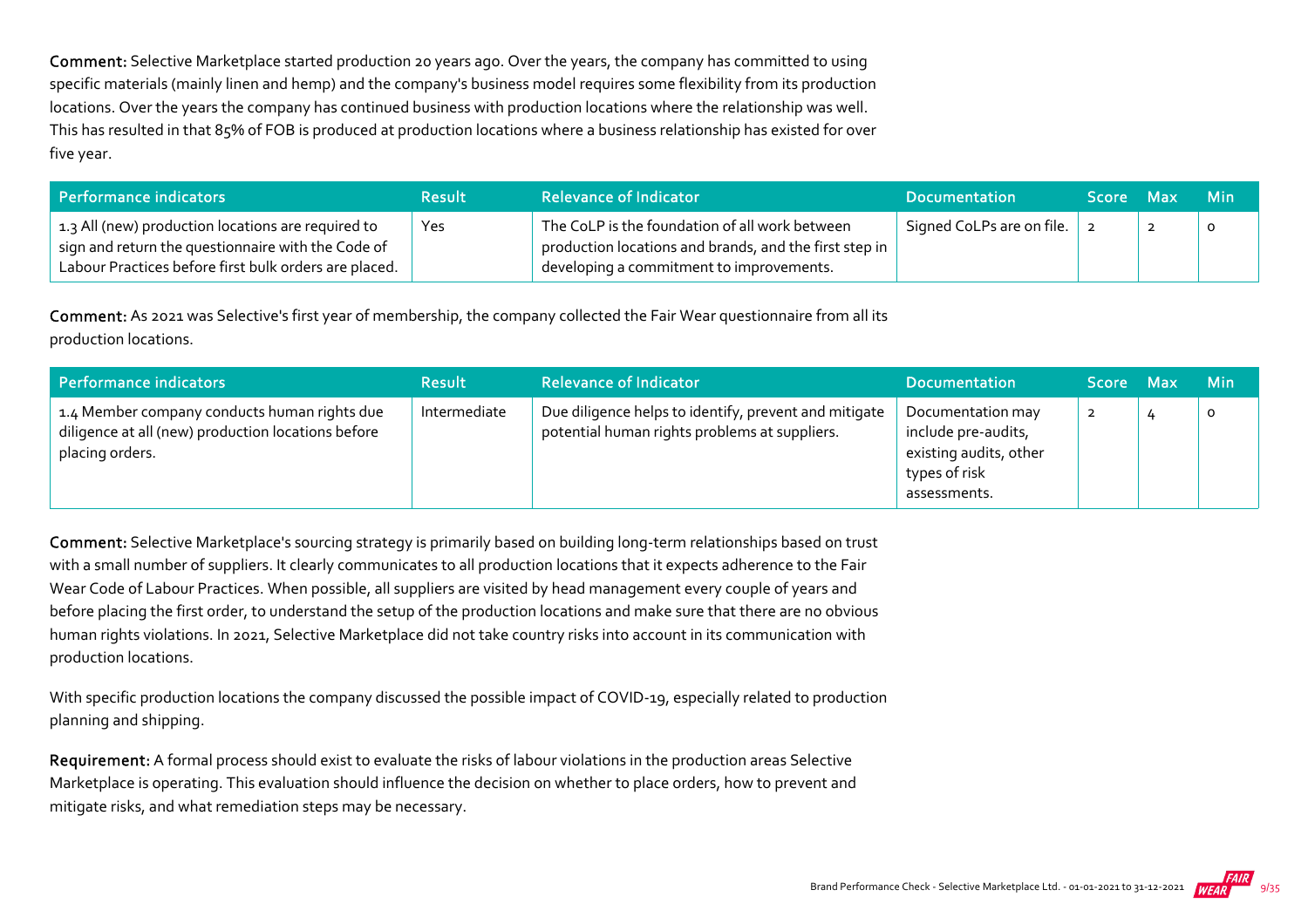Recommendation: It is advised to describe the process of assessing working conditions at potential new suppliers in a

sourcing strategy that is agreed upon with relevant staff.

| Performance indicators                                                                                      | <b>Result</b> | <b>Relevance of Indicator</b>                                                                                                          | <b>Documentation</b>                                                                        | <b>Score</b> | <b>Max</b> | <b>Min</b> |
|-------------------------------------------------------------------------------------------------------------|---------------|----------------------------------------------------------------------------------------------------------------------------------------|---------------------------------------------------------------------------------------------|--------------|------------|------------|
| 1.5 Production location compliance with Code of<br>Labour Practices is evaluated in a systematic<br>manner. | No.           | A systemic approach is required to integrate social<br>compliance into normal business processes, and<br>supports good decisionmaking. | Documentation of<br>systemic approach:<br>rating systems,<br>checklists, databases,<br>etc. | 0            | ∸          | $\Omega$   |

Comment: Selective Marketplace has invested time into building relationships with the production location, this process has always been based on a continuous evaluation of the relationship, focused on product quality and order flexibility. The company is small and information on suppliers is shared between different people and departments regularly. Supplier evaluation is not embedded in a systematic process, nor does it include compliance with the Code of Labour Practices.

Recommendation: Fair Wear encourages Selective Marketplace to develop an evaluation system for suppliers where compliance with labour standards is included as a criterion for future order placement. Part of the system can be to create an incentive for rewarding suppliers for realised improvements in working conditions. Such a system can show whether and what information is missing per supplier and can include outcomes of audits, training and/or complaints.

| Performance indicators                                                                    | <b>Result</b>                 | <b>Relevance of Indicator</b>                                                                                                               | <b>Documentation</b>                            | Score Max | <b>Min</b> |
|-------------------------------------------------------------------------------------------|-------------------------------|---------------------------------------------------------------------------------------------------------------------------------------------|-------------------------------------------------|-----------|------------|
| 1.6 The member company's production planning<br>systems support reasonable working hours. | General or ad-<br>hoc system. | Member company production planning systems can<br>have a significant impact on the levels of excessive<br>overtime at production locations. | Documentation of<br>robust planning<br>systems. | <u>_</u>  | $\circ$    |

Comment: Selective Marketplace runs two collections, which are mainly sold through the brands' catalogues (or webshop). Prior to the order process, suppliers fill in a critical path form outlining the deadlines the company needs to take into account in the planning process, such as material and sample approval. Once the initial order volume is set, the company's merchandisers discuss the order planning with each supplier in more detail. The first order has a leadtime of approximately six months, which is also dependent on the leadtime of materials. Once the catalogue is designed, the company puts in an additional order based on the lay-out of and photos in the catalogue. For this order the leadtime is approximately four months, because at that time the materials should be in. A final order is placed after the first week of receiving customer's orders, which also has a shorter leadtime than the initial order.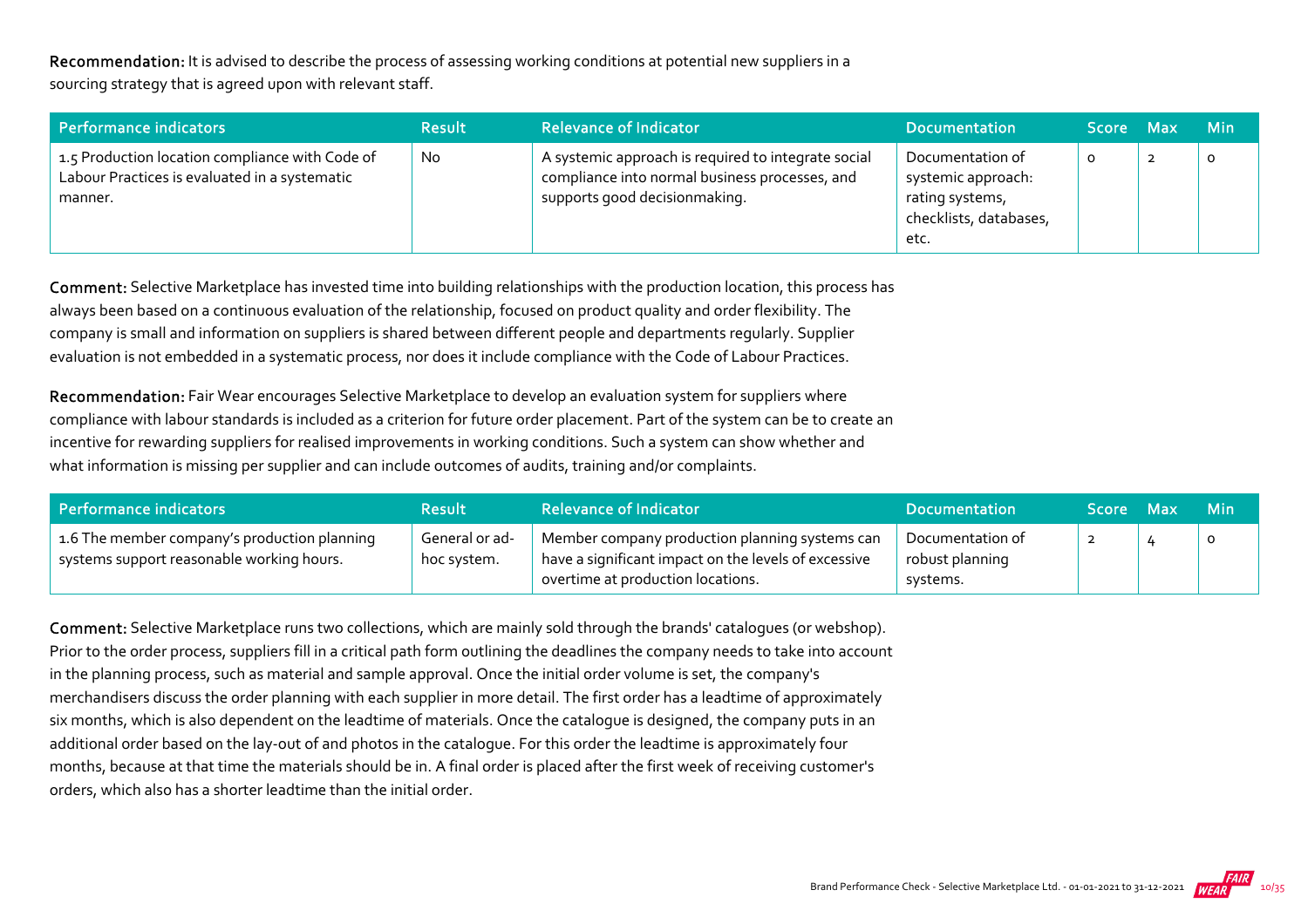On average the production process requires two sampling rounds, but sometimes more. When this happens, Selective Marketplace discusses the impact on other deadlines with the production location and if necessary will pay for air freight.

Selective Marketplace does not know production capacity for their production locations, but because their order volume is relatively stable and they put production locations in charge of setting the deadlines the company expects its planning process supports reasonable working hours.

Recommendation: A good production planning system needs to be established based on the production capacity of the factory for regular working hours.

| Performance indicators                                                             | <b>Result</b>           | <b>Relevance of Indicator</b>                                                                                                                                                                               | <b>Documentation</b>                                                                                                                                                                                                     | <b>Score</b> | <b>Max</b> | <b>Min</b> |
|------------------------------------------------------------------------------------|-------------------------|-------------------------------------------------------------------------------------------------------------------------------------------------------------------------------------------------------------|--------------------------------------------------------------------------------------------------------------------------------------------------------------------------------------------------------------------------|--------------|------------|------------|
| 1.7 Degree to which member company mitigates<br>root causes of excessive overtime. | Insufficient<br>efforts | Some production delays are outside of the control of<br>member companies; however there are a number of<br>steps that can be taken to address production delays<br>without resorting to excessive overtime. | Evidence of how<br>member responds to<br>excessive overtime and<br>strategies that help<br>reduce the risk of<br>excessive overtime, such<br>as: root cause analysis,<br>reports, correspondence<br>with factories, etc. | $\Omega$     | b          | $\circ$    |

Comment: Selective Marketplace organised three Fair Wear audits in China. All these audits indicated excessive overtime. The company discussed this finding with one production location but has not yet identified root causes. With the other two locations, Selective Marketplace prioritised other findings of the audit.

Requirement: Selective Marketplace should investigate to what extent its current buying practices have an effect on the working hours at supplier level. A root cause analysis of excessive overtime should be done to investigate which steps can be most effective to reduce overtime.

Recommendation: Besides discussing it with the supplier and assessing root causes, Fair Wear strongly recommends Selective Marketplace to actively take measures when excessive overtime is found. Taking measures to ensure that Selective Marketplace knows and shows whether excessive overtime takes place at a supplier is key in resolving the issue.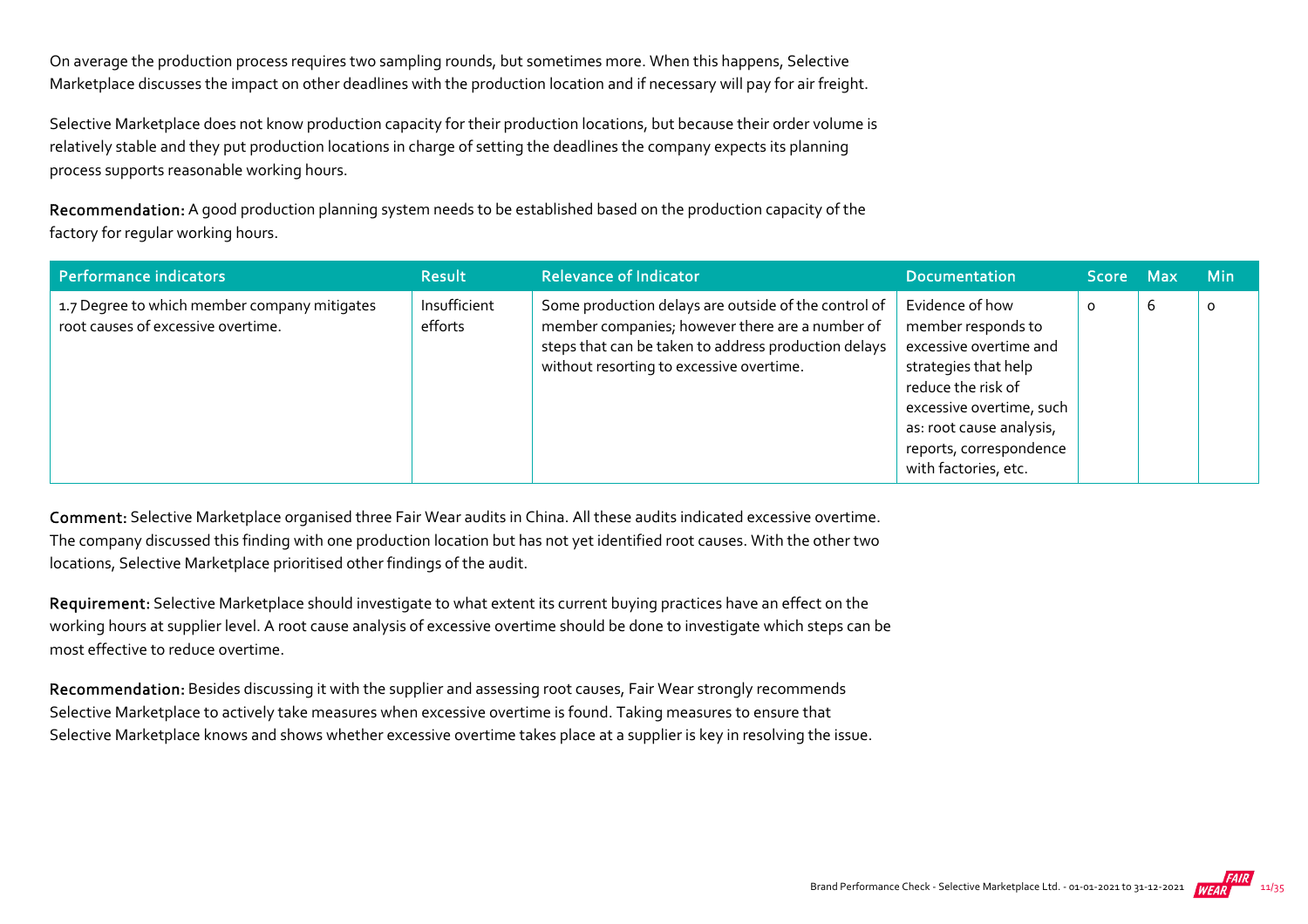| Performance indicators                                                                                               | <b>Result</b> | <b>Relevance of Indicator</b>                                                                                                                                                                                   | <b>Documentation</b>                                                                                                        | Score Max | <b>Min</b> |
|----------------------------------------------------------------------------------------------------------------------|---------------|-----------------------------------------------------------------------------------------------------------------------------------------------------------------------------------------------------------------|-----------------------------------------------------------------------------------------------------------------------------|-----------|------------|
| 1.8 Member company can demonstrate the link<br>between its buying prices and wage levels in<br>production locations. | Insufficient  | Understanding the labour component of buying<br>prices is an essential first step for member<br>companies towards ensuring the payment of<br>minimum wages - and towards the implementation<br>of living wages. | Interviews with<br>production staff,<br>documents related to<br>member's pricing policy<br>and system, buying<br>contracts. | O         | O          |

Comment: Selective Marketplace will request a start price from the production location based on the first sample. This start price is checked against the suggested retail price and previous prices of similar products. Then the company may adjust the product slightly and ask for a new price before sharing the target price. Selective Marketplace will discuss possible further adjustments with the production location to meet the target price. Selective Marketplace has no insight into the labour costs of the product and has not linked its prices to wages in the production locations.

Requirement: Selective Marketplace needs to demonstrate an understanding of the link between buying prices and wage levels to ensure their pricing allows for the payment of the legal minimum wage.

Recommendation: Selective Marketplace could provide suppliers who don't use open costing, training on product costing and how to quote prices including (direct and indirect) labour costs. Fair Price product owners are available to conduct such training in all Fair Wear production countries.

| Performance indicators                                                                                                                                                 | <b>Result</b> | <b>Relevance of Indicator</b>                                                                                                                                                                                                                                                       | <b>Documentation</b>                                                                                                                                                                                                      | Score Max |         | <b>Min</b> |
|------------------------------------------------------------------------------------------------------------------------------------------------------------------------|---------------|-------------------------------------------------------------------------------------------------------------------------------------------------------------------------------------------------------------------------------------------------------------------------------------|---------------------------------------------------------------------------------------------------------------------------------------------------------------------------------------------------------------------------|-----------|---------|------------|
| 1.9 Member company actively responds if<br>production locations fail to pay legal minimum<br>wages and/or fail to provide wage data to verify<br>minimum wage is paid. | <b>No</b>     | If a supplier fails to pay minimum wage or minimum<br>wage payments cannot be verified, Fair Wear<br>member companies are expected to hold<br>management of the supplier accountable for<br>respecting local labour law. Payment below<br>minimum wage must be remediated urgently. | Complaint reports,<br>CAPs, additional emails,<br>Fair Wear Audit Reports<br>or additional monitoring<br>visits by a Fair Wear<br>auditor, or other<br>documents that show<br>minimum wage issue is<br>reported/resolved. | $-2$      | $\circ$ | $-2$       |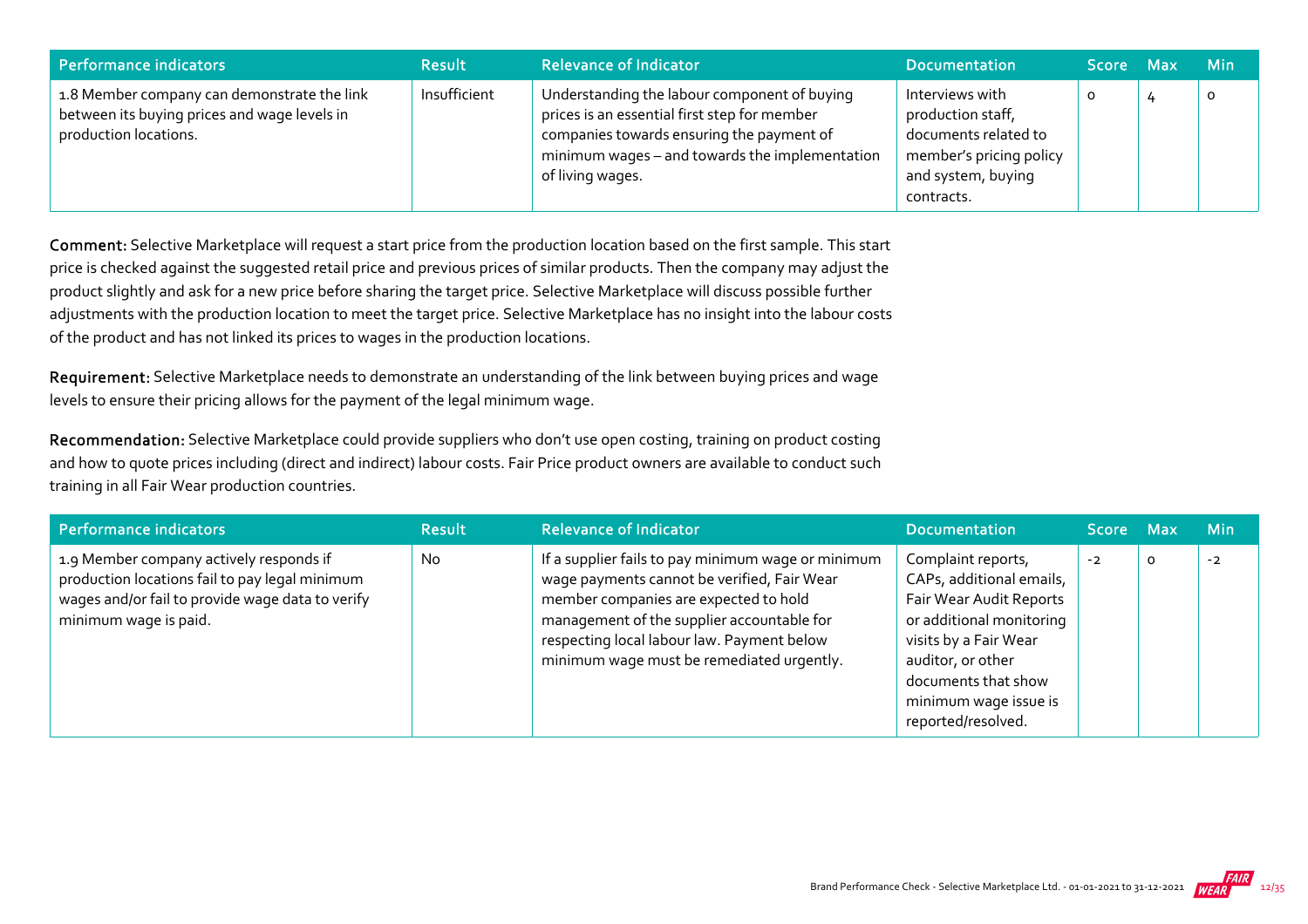Comment: Two audits indicated that wages could not be verified due to inconsistent or incomplete records. Selective Marketplace has asked the production locations for more information on these findings, the response was that wages are generally high. However, no information was shared to substantiate that claim. This is remediation is ongoing. In addition, the company has one production location in India, which was highly affected by COVID‐19 and the lockdown. Selective Marketplace has not checked whether workers have been paid during this period.

Requirement: Please note that following Fair Wear's policy for repeated non-compliance in Fair Wear's Brand Performance Checks, members that receive an insufficient or ‐2 score on this indicator for the second year in a row, will be placed in the 'Needs Improvement' category.

If a supplier is not transparent about wages, Selective Marketplace is expected to respond as if minimum wages have not been paid. Selective Marketplace is required to start an investigation into the causes of the incomplete data, discuss this with the supplier and collect evidence of payment of legal minimum wage. Factory visits with a documents check or additional verification by Fair Wear may be needed to verify remediation.

| Performance indicators                                            | <b>Result</b> | <b>Relevance of Indicator</b>                                                                                                                                                                                                                 | <b>Documentation</b>                                                                                                    | Score Max |   | <b>Min</b> |
|-------------------------------------------------------------------|---------------|-----------------------------------------------------------------------------------------------------------------------------------------------------------------------------------------------------------------------------------------------|-------------------------------------------------------------------------------------------------------------------------|-----------|---|------------|
| 1.10 Evidence of late payments to suppliers by<br>member company. | No            | Late payments to suppliers can have a negative<br>impact on production locations and their ability to<br>pay workers on time. Most garment workers have<br>minimal savings, and even a brief delay in payments<br>can cause serious problems. | Based on a complaint or<br>audit report; review of<br>production location and<br>member company<br>financial documents. |           | O | $-1$       |

Comment: Selective Marketplace pays suppliers in two terms. The first is a deposit, an advance payment of 40-65% of the order. The remaining amount is paid 30 days after shipment.

| <b>Performance indicators</b>                                                                                                                      | <b>Result</b> | <b>Relevance of Indicator</b>                                                                                                                                                               | <b>Documentation</b>                                                                                                                                                       | Score Max |   | <b>Min</b> |
|----------------------------------------------------------------------------------------------------------------------------------------------------|---------------|---------------------------------------------------------------------------------------------------------------------------------------------------------------------------------------------|----------------------------------------------------------------------------------------------------------------------------------------------------------------------------|-----------|---|------------|
| 1.11 Degree to which member company assesses<br>and responds to root causes for wages that are<br>lower than living wages in production locations. | Insufficient  | Assessing the root causes for wages lower than living<br>wages will determine what strategies/interventions<br>are needed for increasing wages, which will result in<br>a systemic approach | Evidence of how<br>payment below living<br>wage was addressed,<br>such as: Internal policy<br>and strategy<br>documents, reports,<br>correspondence with<br>factories, etc | $\circ$   | b | $\Omega$   |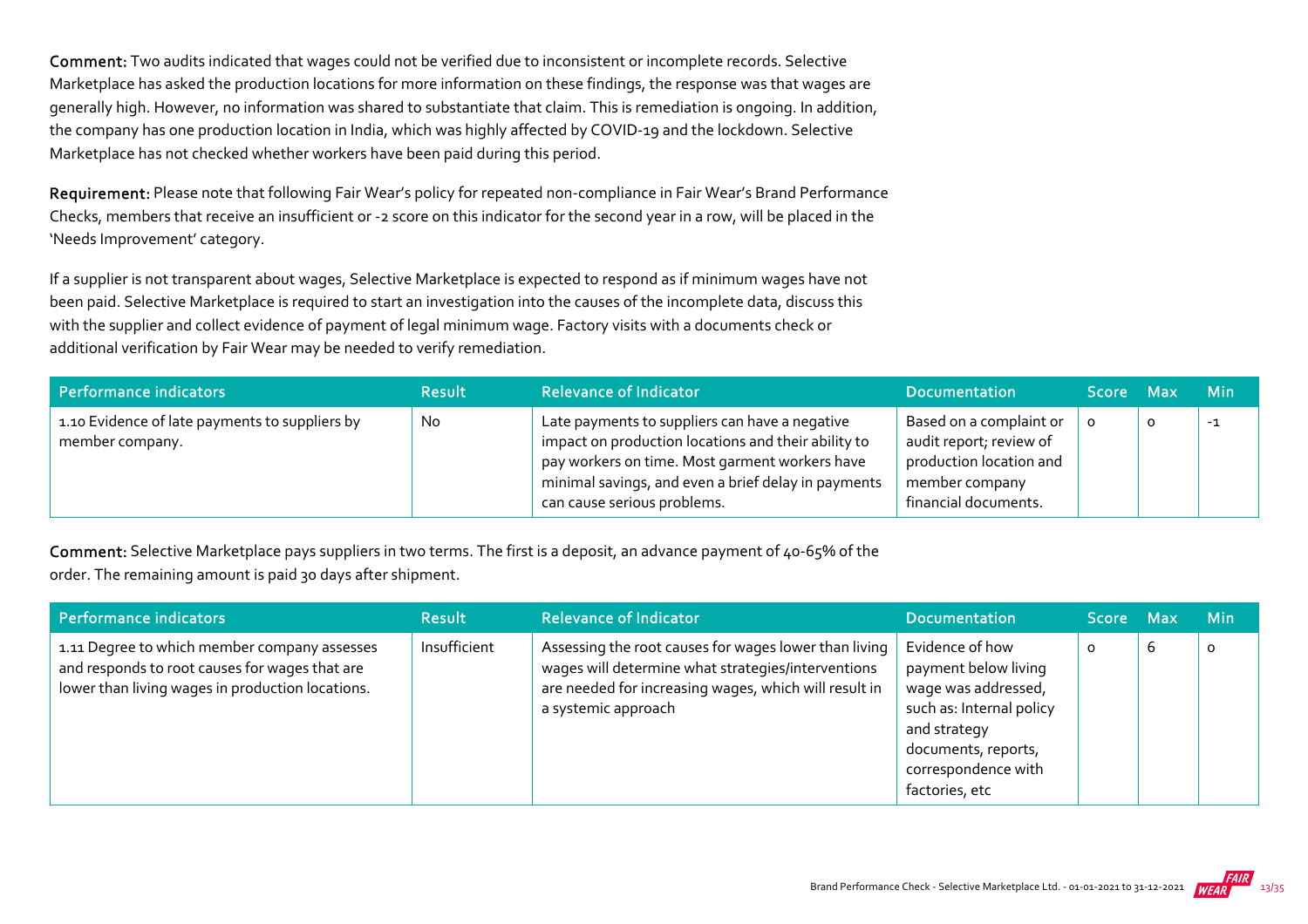Comment: Selective Marketplace has not discussed the root causes of wages below living wage with its production locations.

Requirement: Selective Marketplace must assess the root causes of wages that are lower than living wages, taking into account its leverage and effect of its own pricing policy. Selective Marketplace is expected to take an active role in discussing living wages with its suppliers. The Fair Wear wage ladder can be used as a tool to implement living wages, to document, monitor, negotiate and evaluate the improvements at its suppliers.

| Performance indicators                                                                                   | <b>Result</b> | <b>Relevance of Indicator</b>                                                                                                                                                                                                                                        | <b>Documentation</b>                                   | Score Max |                | <b>Min</b> |
|----------------------------------------------------------------------------------------------------------|---------------|----------------------------------------------------------------------------------------------------------------------------------------------------------------------------------------------------------------------------------------------------------------------|--------------------------------------------------------|-----------|----------------|------------|
| 1.12 Percentage of production volume from<br>factories owned by the member company (bonus<br>indicator). | None          | Owning a supplier increases the accountability and<br>reduces the risk of unexpected CoLP violations.<br>Given these advantages, this is a bonus indicator.<br>Extra points are possible, but the indicator will not<br>negatively affect an member company's score. | Supplier information<br>provided by member<br>company. | N/A       | $\overline{2}$ | $\circ$    |

| Performance indicators                                         | <b>Result</b> | <b>Relevance of Indicator</b>                                                                                                                                                                | Documentation                                                                                                                                                               | Score Max |   | Min     |
|----------------------------------------------------------------|---------------|----------------------------------------------------------------------------------------------------------------------------------------------------------------------------------------------|-----------------------------------------------------------------------------------------------------------------------------------------------------------------------------|-----------|---|---------|
| 1.13 Member company determines and finances<br>wage increases. | None          | Assessing the root causes for wages lower than living<br>wages will determine what strategies/interventions<br>are needed for increasing wages, which will result in<br>a systemic approach. | Evidence of how<br>payment below living<br>wage was addressed,<br>such as: internal policy<br>and strategy<br>documents, reports,<br>correspondence with<br>factories, etc. | O         | ь | $\circ$ |

Comment: Selective Marketplace has not determined and financed wage increases.

Recommendation: To support companies in analysing the wage gap, Fair Wear has developed a calculation model that estimates the effect on FOB and retail prices under different pricing models.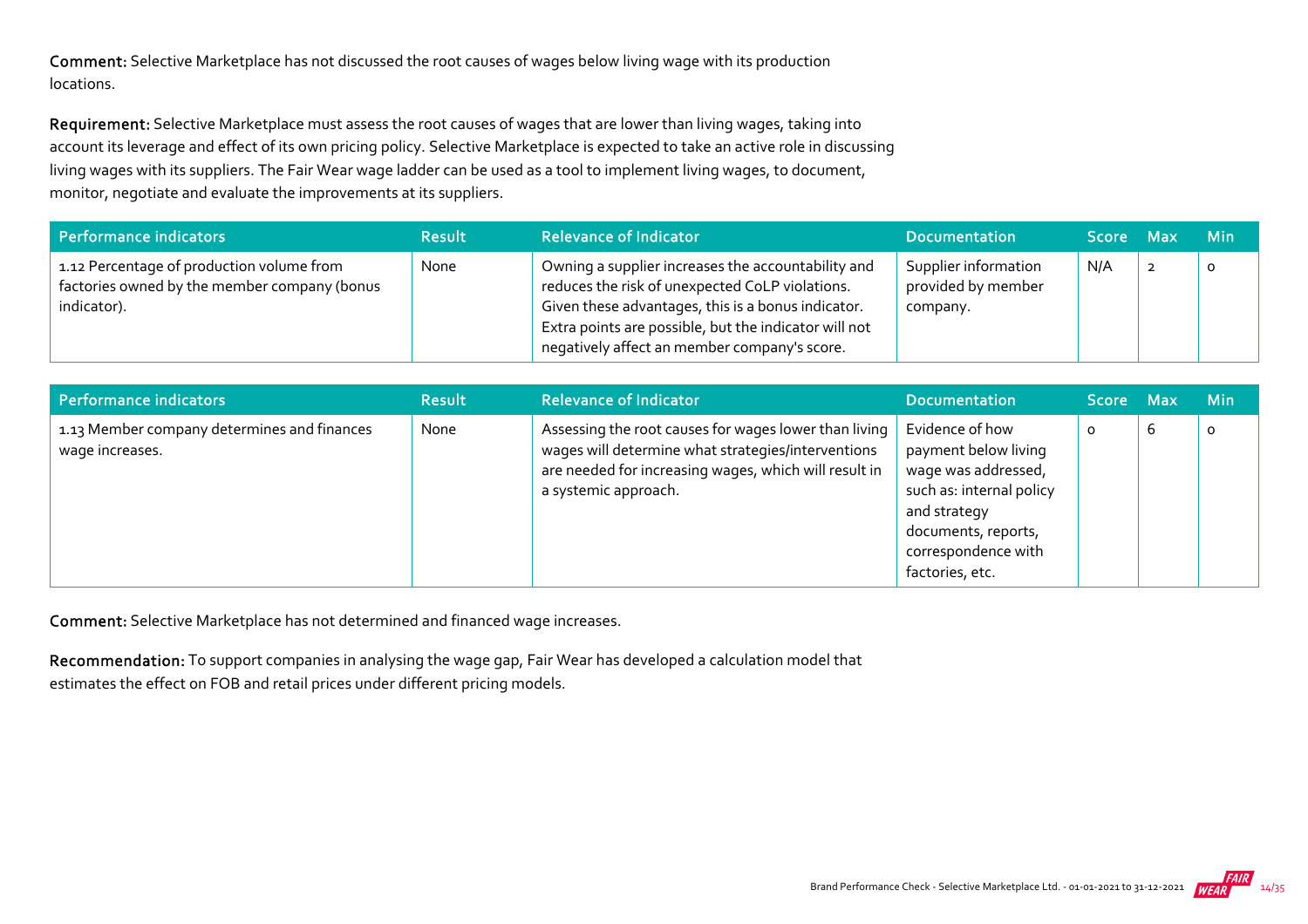| Performance indicators                                                                              | <b>Result</b> | <b>Relevance of Indicator</b>                                                                                        | <b>Documentation</b>                                                                                                                                                             | Score Max |   | <b>Min</b> |
|-----------------------------------------------------------------------------------------------------|---------------|----------------------------------------------------------------------------------------------------------------------|----------------------------------------------------------------------------------------------------------------------------------------------------------------------------------|-----------|---|------------|
| 1.14 Percentage of production volume where the<br>member company pays its share of the target wage. | о%            | Fair Wear member companies are challenged to<br>adopt approaches that absorb the extra costs of<br>increasing wages. | Member company's own<br>documentation,<br>evidence of target wage<br>implementation, such as<br>wage reports, factory<br>documentation,<br>communication with<br>factories, etc. | $\Omega$  | 6 | O          |

Comment: Selective Marketplace has not set a target wage.

## Purchasing Practices

#### Possible Points: 52

Earned Points: 14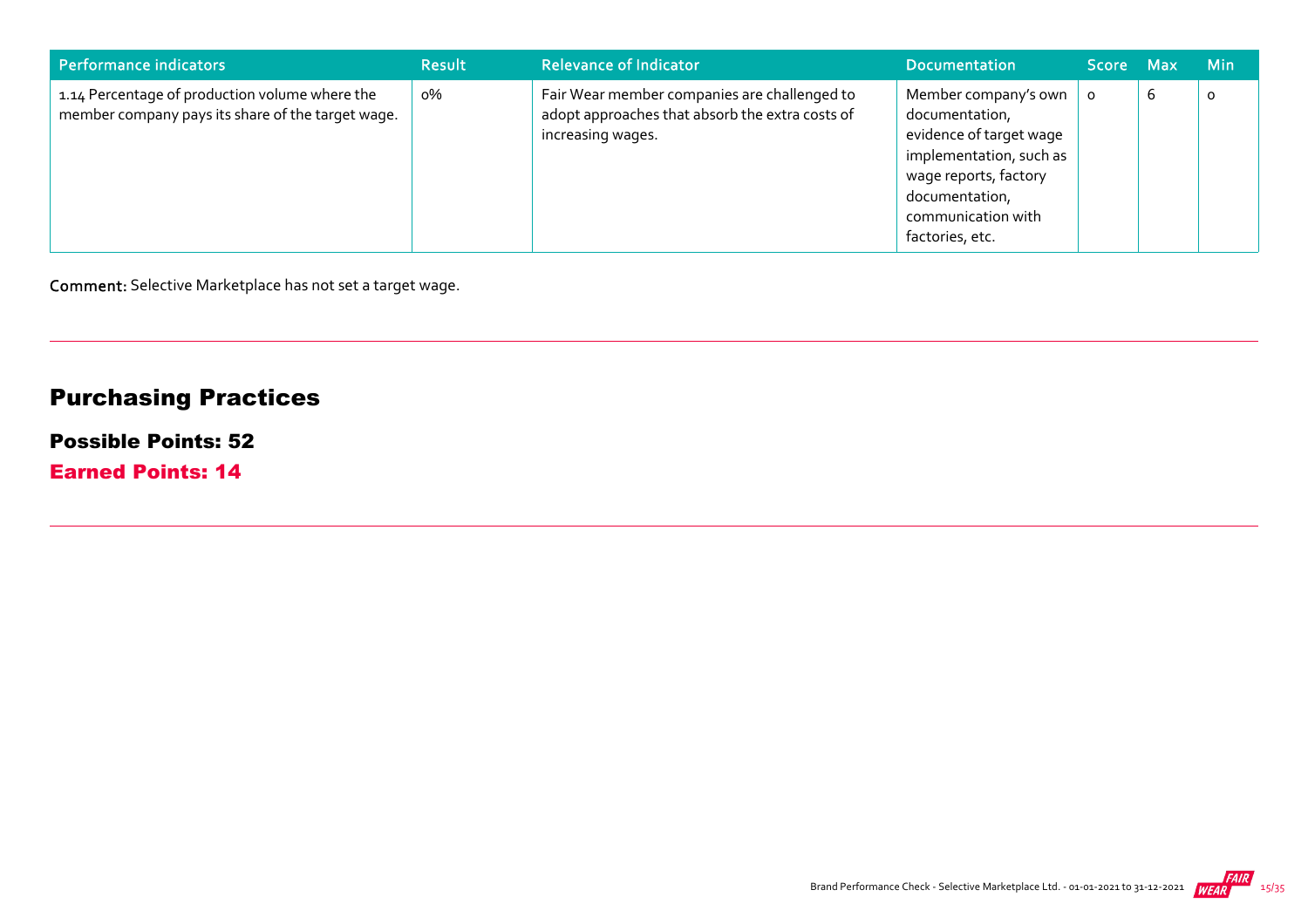## 2. Monitoring and Remediation

| <b>Basic measurements</b>                                                                     | <b>Result</b>                                                                          | <b>Comments</b>                                                                                                                                                  |
|-----------------------------------------------------------------------------------------------|----------------------------------------------------------------------------------------|------------------------------------------------------------------------------------------------------------------------------------------------------------------|
| % of production volume where an audit took place.                                             | 63%                                                                                    |                                                                                                                                                                  |
| % of production volume where monitoring requirements for low-risk countries are<br>fulfilled. | 16%                                                                                    | To be counted towards the monitoring threshold, FWF<br>low-risk policy should be implemented. See indicator 2.9.<br>(N/A = no production in low risk countries.) |
| Member meets monitoring requirements for tail-end production locations.                       | First or second year<br>member and tail-end<br>monitoring requirements<br>do not apply | 1st or 2nd year member and tail-end monitoring<br>requirements do not apply.                                                                                     |
| Requirement(s) for next performance check                                                     |                                                                                        |                                                                                                                                                                  |
| Total monitoring threshold:                                                                   | 79%                                                                                    | Measured as percentage of production volume<br>(Minimums: 1 year: 40%; 2 years 60%; 3 years+: 80-100%)                                                           |

| Performance indicators                                                                               | <b>Result</b> | <b>Relevance of Indicator</b>                                                                                    | <b>Documentation</b>                                                              | Score Max |                | <b>Min</b> |
|------------------------------------------------------------------------------------------------------|---------------|------------------------------------------------------------------------------------------------------------------|-----------------------------------------------------------------------------------|-----------|----------------|------------|
| 2.1 Specific staff person is designated to follow up<br>on problems identified by monitoring system. | Yes           | Followup is a serious part of Fair Wear membership,<br>and cannot be successfully managed on an ad-hoc<br>basis. | Manuals, emails, etc.,<br>demonstrating who the<br>designated staff person<br>גו. |           | $\overline{2}$ | $-2$       |

Comment: In 2021, one of the merchandisers was responsible to follow up on problems identified by the monitoring system. For 2022, the company hired an Ethics and Sustainability Manager.

| Performance indicators                                     | <b>Result</b>                                                          | <b>Relevance of Indicator</b>                                                                                                                                                    | <b>Documentation</b>                 | Score Max |   | <b>Min</b> |
|------------------------------------------------------------|------------------------------------------------------------------------|----------------------------------------------------------------------------------------------------------------------------------------------------------------------------------|--------------------------------------|-----------|---|------------|
| 2.2 Quality of own auditing system meets FWF<br>standards. | Member makes<br>use of FWF<br>audits and/or<br>external audits<br>only | In case Fair Wear teams cannot be used, the<br>member companies' own auditing system must<br>ensure sufficient quality in order for Fair Wear to<br>approve the auditing system. | Information on audit<br>methodology. | N/A       | O | $-1$       |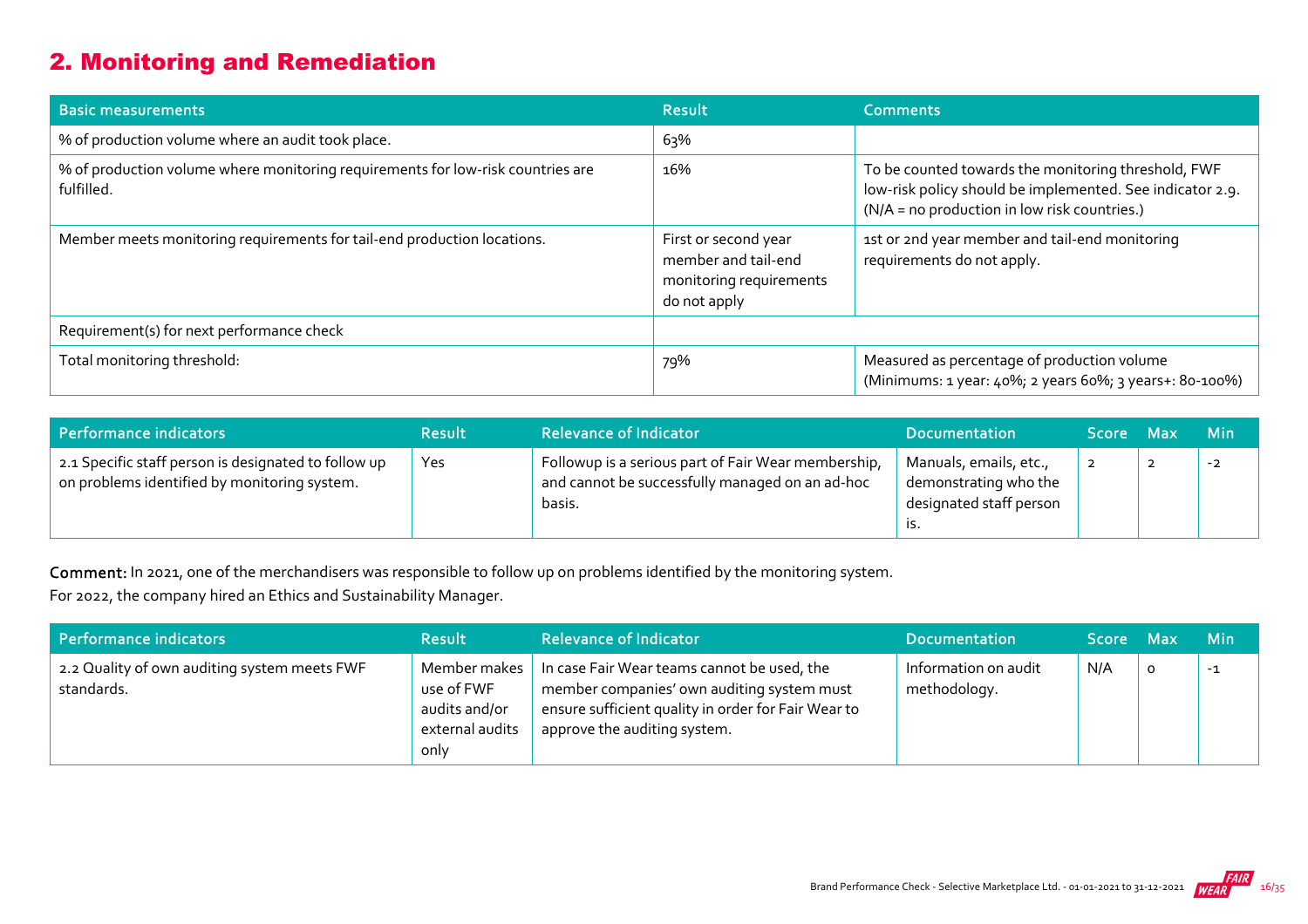| Performance indicators                                                                                                                                                                            | <b>Result</b> | <b>Relevance of Indicator</b>                                                                                                                                                                    | <b>Documentation</b>                                                                                                                      | Score Max | <b>Min</b> |
|---------------------------------------------------------------------------------------------------------------------------------------------------------------------------------------------------|---------------|--------------------------------------------------------------------------------------------------------------------------------------------------------------------------------------------------|-------------------------------------------------------------------------------------------------------------------------------------------|-----------|------------|
| 2.3 Audit Report and Corrective Action Plan (CAP)<br>findings are shared with factory and worker<br>representation where applicable. Improvement<br>timelines are established in a timely manner. | Yes           | 2 part indicator: Fair Wear audit reports were shared<br>and discussed with suppliers within two months of<br>audit receipt AND a reasonable time frame was<br>specified for resolving findings. | Corrective Action Plans,<br>emails; findings of<br>followup audits; brand<br>representative present<br>during audit exit<br>meeting, etc. |           | $-1$       |

Comment: Selective Marketplace conducted three Fair Wear audits and shared the report and Corrective Action Plan with the production locations.

| Performance indicators                                                                                                      | <b>Result</b> | <b>Relevance of Indicator</b>                                                                                                                                  | <b>Documentation</b>                                                                                                                                                                                                                 | Score Max |   | <b>Min</b> |
|-----------------------------------------------------------------------------------------------------------------------------|---------------|----------------------------------------------------------------------------------------------------------------------------------------------------------------|--------------------------------------------------------------------------------------------------------------------------------------------------------------------------------------------------------------------------------------|-----------|---|------------|
| 2.4 Degree of progress towards resolution of<br>existing Corrective Action Plans and remediation of<br>identified problems. | Basic         | Fair Wear considers efforts to resolve CAPs to be<br>one of the most important things that member<br>companies can do towards improving working<br>conditions. | CAP-related<br>documentation<br>including status of<br>findings, documentation<br>of remediation and<br>follow up actions taken<br>by member. Reports of<br>quality assessments.<br>Evidence of<br>understanding relevant<br>issues. | 4         | 8 | $-2$       |

Comment: Selective Marketplace has audited three production locations. As this was the first social audit in these production locations, Selective Marketplace started the follow‐up on the Corrective Action Plans with a focus on Health and Safety issues.

Recommendation: Fair Wear recommends Selective Marketplace to gradually ensure factories establish independent worker representation and involve these representatives in monitoring and remediation of findings.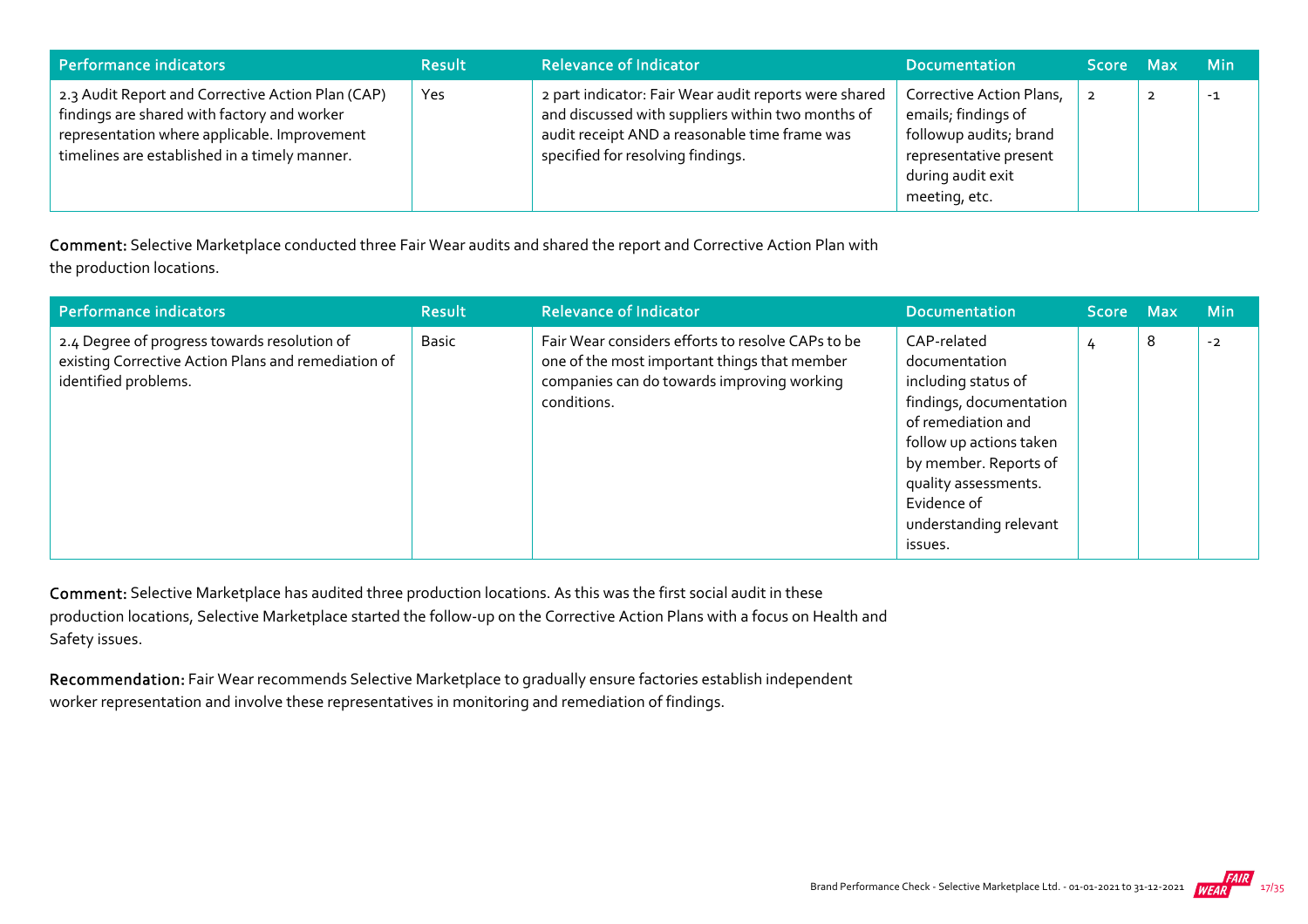| Performance indicators                                                                                                                           | <b>Result</b>  | <b>Relevance of Indicator</b>                                                                                                                                                                                                                  | <b>Documentation</b>                                                                                                           | Score Max | <b>Min</b> |
|--------------------------------------------------------------------------------------------------------------------------------------------------|----------------|------------------------------------------------------------------------------------------------------------------------------------------------------------------------------------------------------------------------------------------------|--------------------------------------------------------------------------------------------------------------------------------|-----------|------------|
| 2.5 Percentage of production volume from<br>production locations that have been visited by the<br>member company in the previous financial year. | not applicable | Due to the Covid-19 pandemic, brands could often<br>not visit their suppliers from March - December<br>2020. For consistency purposes, we therefore<br>decided to score all our member brands N/A on<br>visiting suppliers over the year 2020. | Member companies<br>should document all<br>production location<br>visits with at least the<br>date and name of the<br>visitor. | N/A       | $\circ$    |

Comment: As travel was restricted due to the COVID‐19 pandemic, this indicator is not applicable in 2021.

| Performance indicators                                          | <b>Result</b> | <b>Relevance of Indicator</b>                                                                                               | <b>Documentation</b>                                                                                    | Score Max | <b>Min</b> |
|-----------------------------------------------------------------|---------------|-----------------------------------------------------------------------------------------------------------------------------|---------------------------------------------------------------------------------------------------------|-----------|------------|
| 2.6 Existing audit reports from other sources are<br>collected. | Yes           | Existing reports form a basis for understanding the<br>issues and strengths of a supplier, and reduces<br>duplicative work. | Audit reports are on file;<br>evidence of followup on<br>prior CAPs. Reports of<br>quality assessments. |           | $\circ$    |

Comment: Selective Marketplace has collected external audit reports for some of its production locations. The company has not assessed the quality or followed up on results.

Recommendation: Existing reports form a basis for understanding the issues and strengths of a supplier and reduce double work. Existing audits can be counted towards the monitoring threshold if the quality of the report is assessed using the Fair Wear audit quality tool and corrective actions are implemented.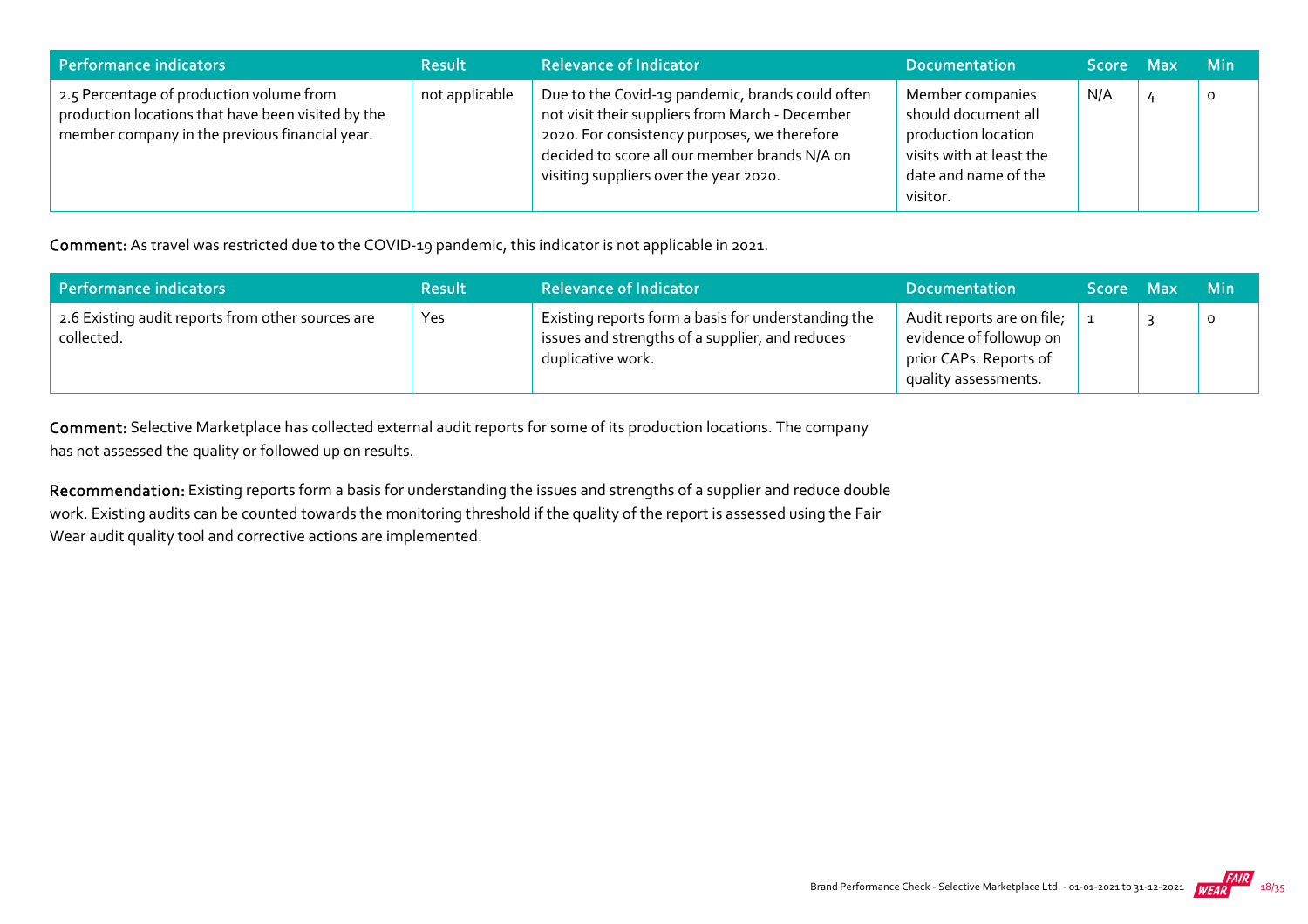| <b>Performance indicators</b>                                                                              | <b>Result</b>                                                                           | <b>Relevance of Indicator</b>                                                                                                                                                                                                                                                                                                                                                                              | <b>Documentation</b>                                                                                                                                                                                                                                                               | <b>Score</b>   | <b>Max</b> | <b>Min</b> |
|------------------------------------------------------------------------------------------------------------|-----------------------------------------------------------------------------------------|------------------------------------------------------------------------------------------------------------------------------------------------------------------------------------------------------------------------------------------------------------------------------------------------------------------------------------------------------------------------------------------------------------|------------------------------------------------------------------------------------------------------------------------------------------------------------------------------------------------------------------------------------------------------------------------------------|----------------|------------|------------|
| 2.7 Compliance with FWF risk policies.                                                                     | Average score<br>depending on<br>the number of<br>applicable<br>policies and<br>results | Aside from regular monitoring and remediation<br>requirements under Fair Wear membership,<br>countries, specific areas within countries or specific<br>product groups may pose specific risks that require<br>additional steps to address and remediate those<br>risks. Fair Wear requires member companies to be<br>aware of those risks and implement policy<br>requirements as prescribed by Fair Wear. | Policy documents,<br>inspection reports,<br>evidence of cooperation<br>with other customers<br>sourcing at the same<br>factories, reports of<br>meetings with suppliers,<br>reports of additional<br>activities and/or<br>attendance lists as<br>mentioned in policy<br>documents. | $\overline{2}$ | 6          | $-2$       |
| Compliance with FWF enhanced monitoring<br>programme Bangladesh                                            | Policies are not<br>relevant to the<br>company's<br>supply chain                        |                                                                                                                                                                                                                                                                                                                                                                                                            |                                                                                                                                                                                                                                                                                    | N/A            | 6          | $-2$       |
| Compliance with FWF Myanmar policy                                                                         | Policies are not<br>relevant to the<br>company's<br>supply chain                        |                                                                                                                                                                                                                                                                                                                                                                                                            |                                                                                                                                                                                                                                                                                    | N/A            | 6          | $-2$       |
| Compliance with FWF quidance on abrasive blasting                                                          | Advanced                                                                                |                                                                                                                                                                                                                                                                                                                                                                                                            |                                                                                                                                                                                                                                                                                    | 6              | 6          | $-2$       |
| Compliance with FWF guidance on risks related to<br>Turkish garment factories employing Syrian<br>refugees | Policies are not<br>relevant to the<br>company's<br>supply chain                        |                                                                                                                                                                                                                                                                                                                                                                                                            |                                                                                                                                                                                                                                                                                    | N/A            | 6          | $-2$       |
| Other risks specific to the member's supply chain<br>are addressed by its monitoring system                | Insufficient                                                                            |                                                                                                                                                                                                                                                                                                                                                                                                            |                                                                                                                                                                                                                                                                                    | $-2$           | 6          | $-2$       |

Comment: In the first year of membership, the company was focused on learning and understanding the human rights situation in specific production locations, through conducting audits. The company has not yet identified country‐specific risks for its production counties or developed processes to prevent and mitigate possible risks.

Selective Marketplace sells some denim products, produced in Italy and Portugal. The company has checked the production location's position on abrasive blasting and has been ascertained that this is not used, as it is prohibited by law.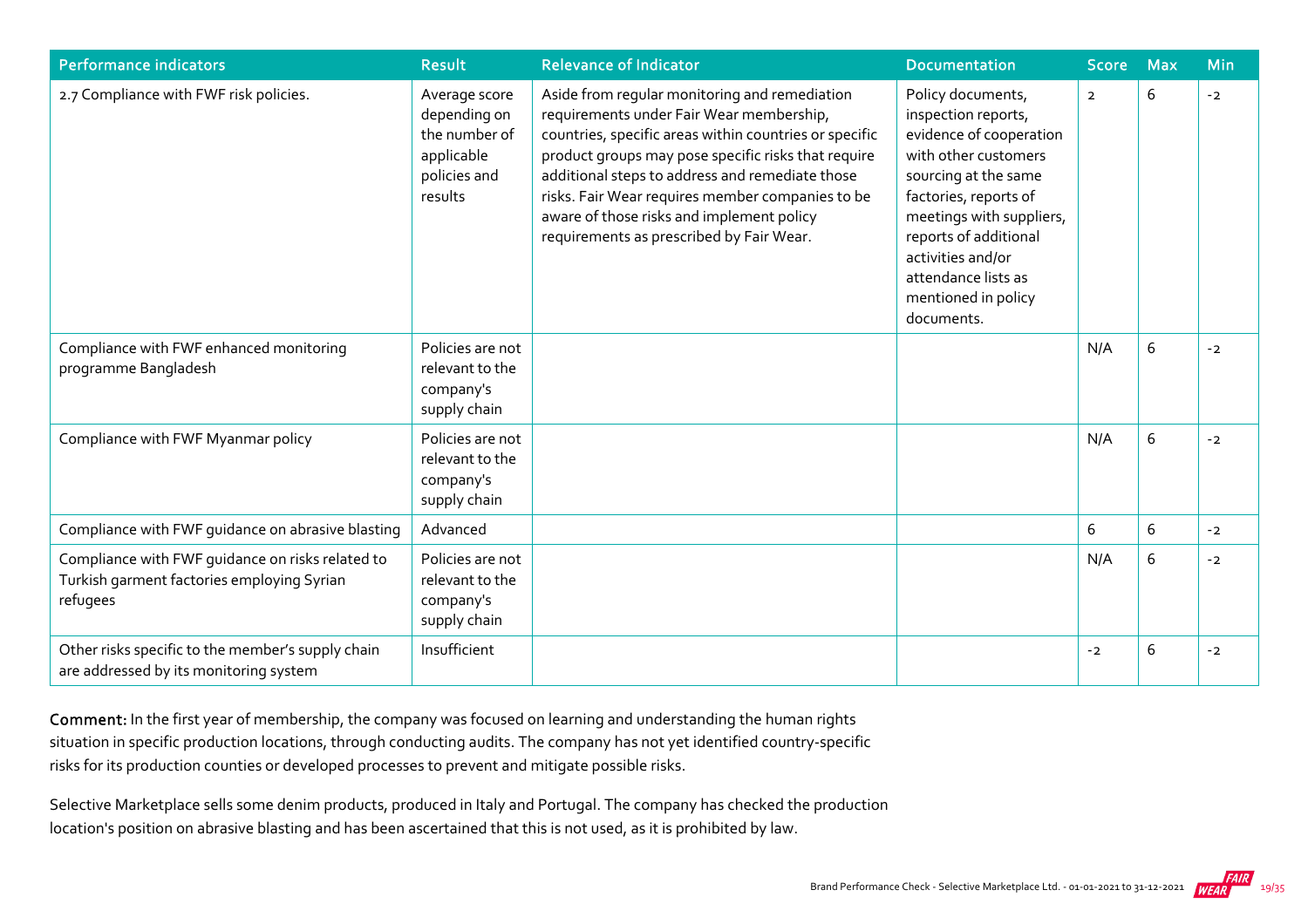Requirement: Please note that following Fair Wear's policy for repeated non-compliance in Fair Wear's Brand Performance Checks, members that receive an insufficient or ‐2 score on this indicator for the second year in a row, will be placed in the 'Needs Improvement' category.

Selective Marketplace's monitoring system should identify and address high risk issues that are specific to the member's sourcing practices, specifically production in China. Fair Wear provides policies and country‐specific requirements to member companies. Priorities in remediation efforts are guided by these policies.

Recommendation: We ask Selective Marketplace to make a clear statement to its suppliers that, as a company, it does not want to be involved with any forced labour in its supply chains, including subcontractors. We advise Selective Marketplace to add the risk of forced labour to its risk assessments.

| Performance indicators                                                                                                   | <b>Result</b>         | <b>Relevance of Indicator</b>                                                                                                                                                                                                                       | <b>Documentation</b>                                             | Score Max | <b>Min</b> |
|--------------------------------------------------------------------------------------------------------------------------|-----------------------|-----------------------------------------------------------------------------------------------------------------------------------------------------------------------------------------------------------------------------------------------------|------------------------------------------------------------------|-----------|------------|
| 2.8 Member company cooperates with other FWF<br>member companies in resolving corrective actions<br>at shared suppliers. | Active<br>cooperation | Cooperation between customers increases leverage<br>and chances of successful outcomes. Cooperation<br>also reduces the chances of a factory having to<br>conduct multiple Corrective Action Plans about the<br>same issue with multiple customers. | Shared CAPs, evidence<br>of cooperation with<br>other customers. |           | $-1$       |

Comment: Two of Selective Marketplace's production locations are shared with other Fair Wear members. These production locations had audits before Selective Marketplace joined Fair Wear. However, the company has reached out to the other members to learn about the remediation efforts.

| Performance indicators                                                                                        | <b>Result</b> | <b>Relevance of Indicator</b>                                                                                                                                                                                                                                                                    | <b>Documentation</b>                                                                                                                                          | Score Max      |                | <b>Min</b> |
|---------------------------------------------------------------------------------------------------------------|---------------|--------------------------------------------------------------------------------------------------------------------------------------------------------------------------------------------------------------------------------------------------------------------------------------------------|---------------------------------------------------------------------------------------------------------------------------------------------------------------|----------------|----------------|------------|
| 2.9 Percentage of production volume where<br>monitoring requirements for low-risk countries are<br>fulfilled. | 100%          | Low-risk countries are determined by the presence<br>and proper functioning of institutions which can<br>quarantee compliance with national and<br>international standards and laws. Fair Wear has<br>defined minimum monitoring requirements for<br>production locations in low-risk countries. | Documentation of visits,<br>notification of suppliers<br>of Fair Wear<br>membership; posting of<br>worker information<br>sheets, completed<br>questionnaires. | $\overline{2}$ | $\overline{2}$ |            |

Member undertakes additional activities to monitor suppliers.: No (0)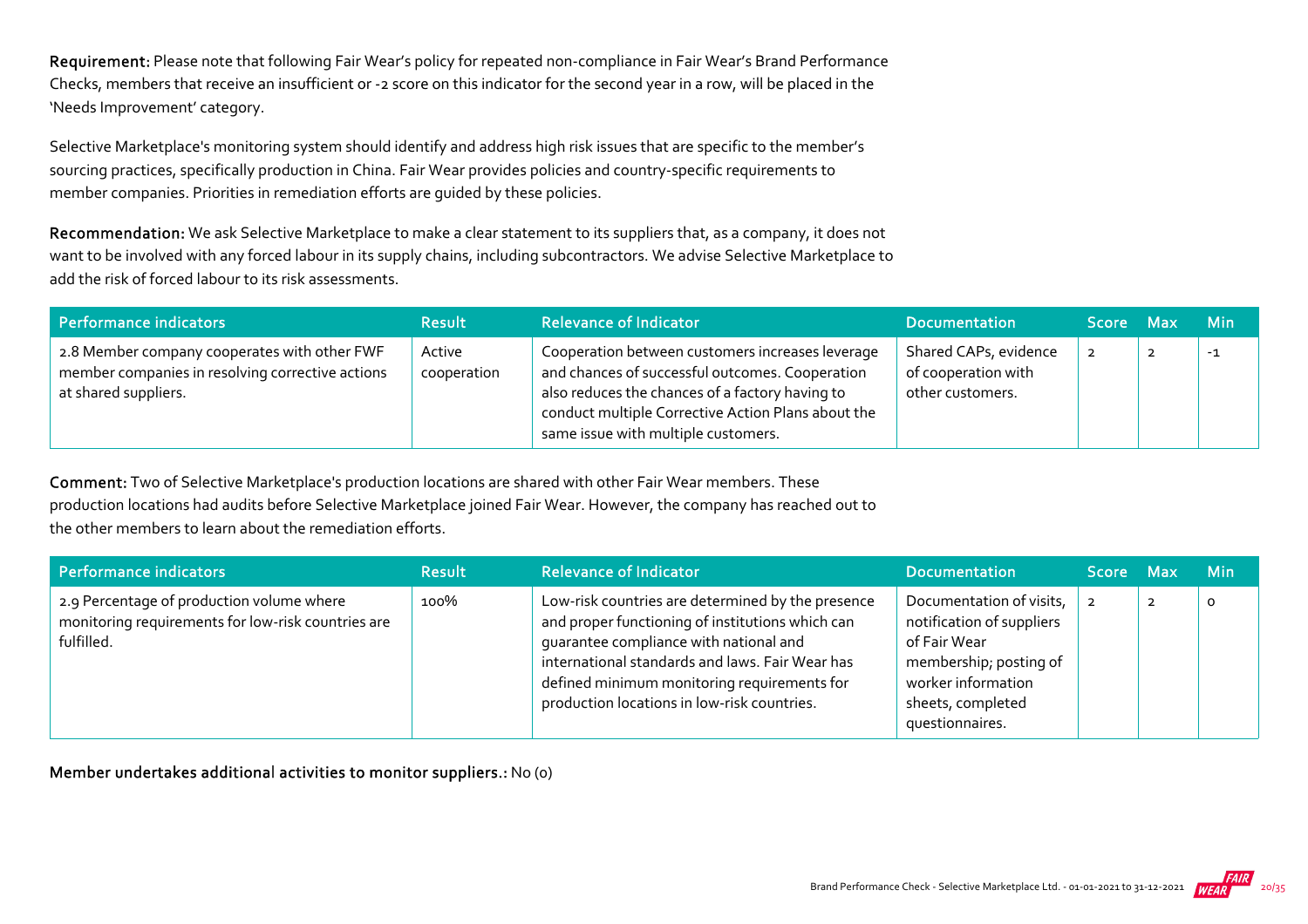Comment: 16% of Selective Marketplace's FOB is produced in Portugal. The company has visited the production locations and it has received the signed questionnaire and proof of the posted Worker Information Sheet.

| Performance indicators                                                                                                                                                         | <b>Result</b> | <b>Relevance of Indicator</b>                                                                                                                                                            | <b>Documentation</b>                                                                               | Score Max | <b>Min</b> |
|--------------------------------------------------------------------------------------------------------------------------------------------------------------------------------|---------------|------------------------------------------------------------------------------------------------------------------------------------------------------------------------------------------|----------------------------------------------------------------------------------------------------|-----------|------------|
| 2.10 Extra bonus indicator: in case FWF member<br>company conducts full audits at tail-end production<br>locations (when the minimum required monitoring<br>threshold is met). | No            | Fair Wear encourages its members to monitor 100%<br>of its production locations and rewards those<br>members who conduct full audits above the<br>minimum required monitoring threshold. | <b>Production location</b><br>information as provided<br>to Fair Wear and recent<br>Audit Reports. | N/A       | $\circ$    |

| Performance indicators                                                                                           | <b>Result</b> | <b>Relevance of Indicator</b>                                                                                                                                                                                                                    | <b>Documentation</b>           | Score Max | <b>Min</b> |
|------------------------------------------------------------------------------------------------------------------|---------------|--------------------------------------------------------------------------------------------------------------------------------------------------------------------------------------------------------------------------------------------------|--------------------------------|-----------|------------|
| 2.11 Questionnaire is sent and information is<br>collected from external brands resold by the<br>member company. | <b>No</b>     | Fair Wear believes it is important for affiliates that<br>have a retail/wholesale arm to at least know if the<br>brands they resell are members of Fair Wear or a<br>similar organisation, and in which countries those<br>brands produce goods. | Questionnaires are on<br>file. | $\Omega$  | O          |

Comment: Selective Marketplace sells products from external producers. The company has not yet send out the questionnaires to these producers.

Recommendation: Fair Wear members are encouraged to send the Fair Wear questionnaire for external production to the brand(s) it resells.

| Performance indicators                                                                                                              | <b>Result</b> | <b>Relevance of Indicator</b>                                                                                                                                                                                                            | <b>Documentation</b>                                                                                                                                                     | Score Max    | <b>Min</b> |
|-------------------------------------------------------------------------------------------------------------------------------------|---------------|------------------------------------------------------------------------------------------------------------------------------------------------------------------------------------------------------------------------------------------|--------------------------------------------------------------------------------------------------------------------------------------------------------------------------|--------------|------------|
| 2.12 External brands resold by member companies<br>that are members of another credible initiative (% of<br>external sales volume). | о%            | Fair Wear believes members who resell products<br>should be rewarded for choosing to sell external<br>brands who also take their supply chain<br>responsibilities seriously and are open about in<br>which countries they produce goods. | External production data<br>in Fair Wear's<br>information<br>management system.<br>Documentation of sales<br>volumes of products<br>made by Fair Wear or<br>FLA members. | $\mathbf{o}$ | 0          |

Comment: None of the external brands sold by Selective Marketplace is member of another credible initiative.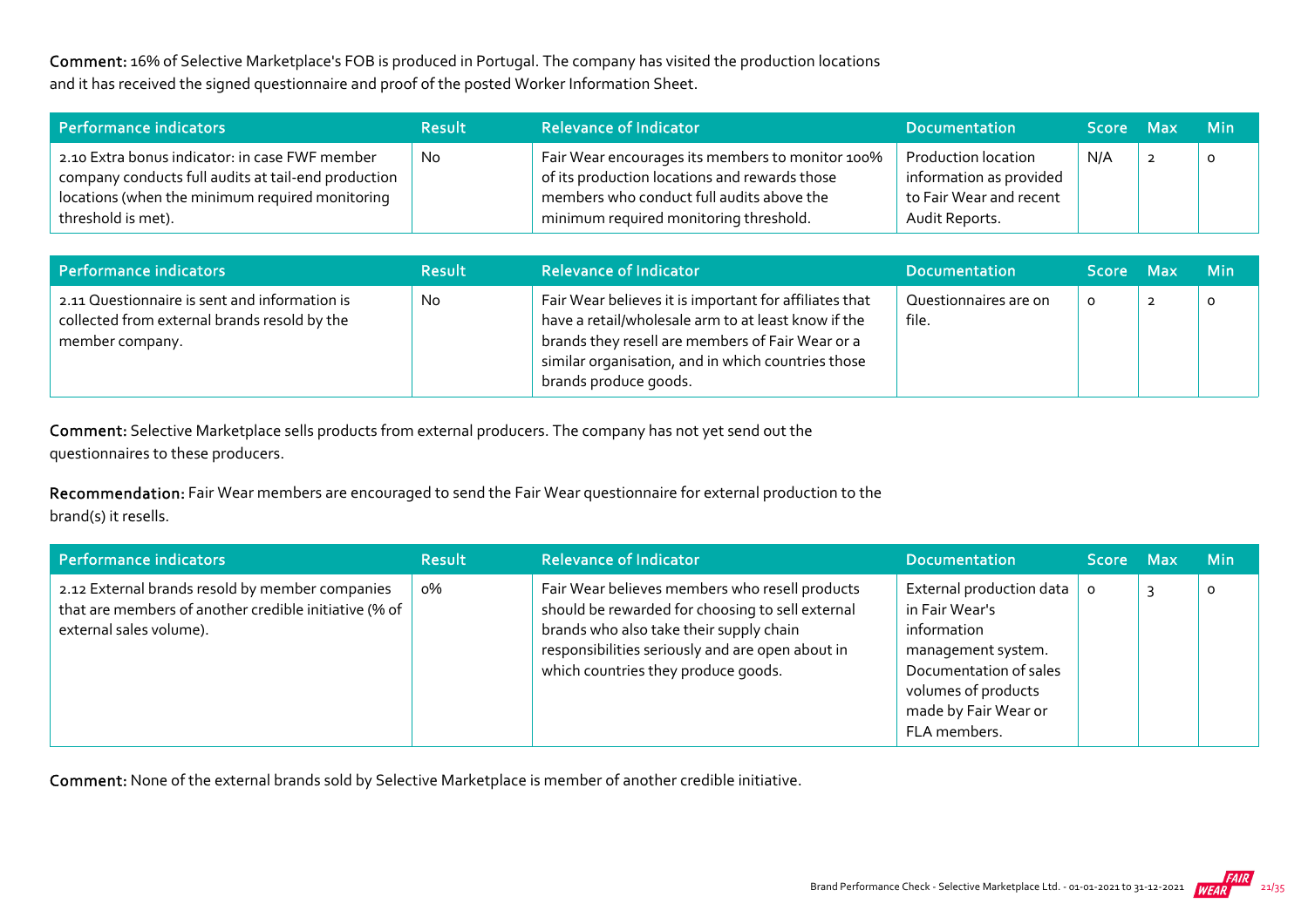| Performance indicators                                                     | <b>Result</b> | <b>Relevance of Indicator</b>                                                                                                                                                                  | <b>Documentation</b>                                        | Score Max | - Min   |
|----------------------------------------------------------------------------|---------------|------------------------------------------------------------------------------------------------------------------------------------------------------------------------------------------------|-------------------------------------------------------------|-----------|---------|
| 2.13 Questionnaire is sent and information is<br>collected from licensees. | No licensees  | Fair Wear believes it is important for member<br>companies to know if the licensee is committed to<br>the implementation of the same labour standards<br>and has a monitoring system in place. | Questionnaires are on<br>file. Contracts with<br>licensees. | N/A       | $\circ$ |

## Monitoring and Remediation

#### Possible Points: 31

Earned Points: 15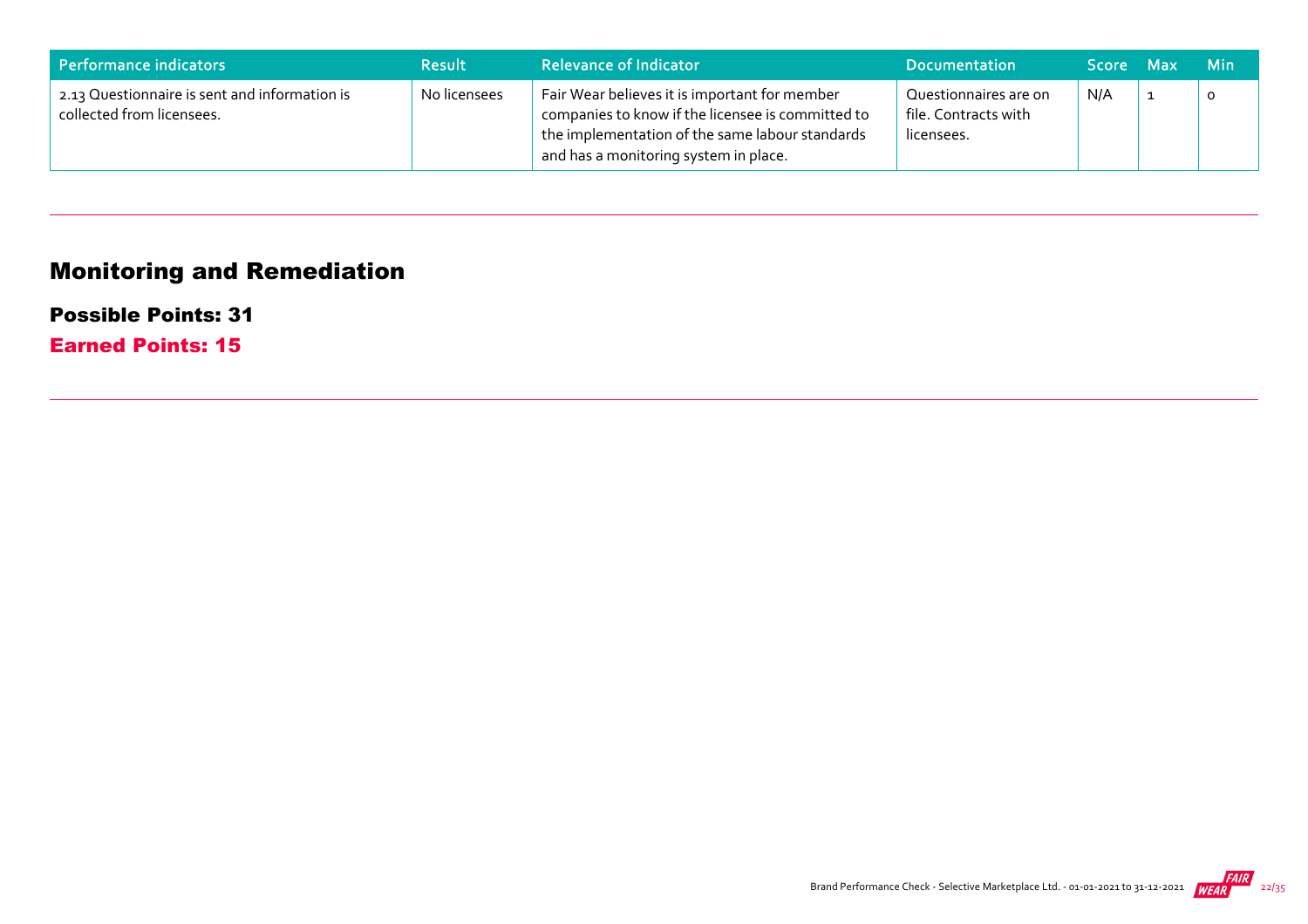#### 3. Complaints Handling

| <b>Basic measurements</b>                                 | <b>Result</b> | <b>Comments</b>                                                                                                                                                        |
|-----------------------------------------------------------|---------------|------------------------------------------------------------------------------------------------------------------------------------------------------------------------|
| Number of worker complaints received since last check.    |               | At this point, FWF considers a high number of complaints<br>as a positive indicator, as it shows that workers are aware<br>of and making use of the complaints system. |
| Number of worker complaints in process of being resolved. |               |                                                                                                                                                                        |
| Number of worker complaints resolved since last check.    |               |                                                                                                                                                                        |

| Performance indicators                                                       | <b>Result</b> | <b>Relevance of Indicator</b>                                                                                    | <b>Documentation</b>                                                       | Score Max | <b>Min</b> |
|------------------------------------------------------------------------------|---------------|------------------------------------------------------------------------------------------------------------------|----------------------------------------------------------------------------|-----------|------------|
| 3.1 A specific employee has been designated to<br>address worker complaints. | Yes           | Followup is a serious part of Fair Wear membership,<br>and cannot be successfully managed on an ad-hoc<br>basis. | Manuals, emails, etc.,<br>demonstrating who the<br>designated staff person |           | $-1$       |

Comment: In 2021, one of the merchandisers was responsible to address worker complaints. For 2022, the company hired an Ethics and Sustainability Manager.

| Performance indicators                                                                                          | <b>Result</b> | <b>Relevance of Indicator</b>                                                                                                                                                                                                                                                             | <b>Documentation</b>                                                                                 | Score Max      |                | <b>Min</b> |
|-----------------------------------------------------------------------------------------------------------------|---------------|-------------------------------------------------------------------------------------------------------------------------------------------------------------------------------------------------------------------------------------------------------------------------------------------|------------------------------------------------------------------------------------------------------|----------------|----------------|------------|
| 3.2 Member company has informed factory<br>management and workers about the FWF CoLP and<br>complaints hotline. | Yes           | Informing both management and workers about the<br>Fair Wear Code of Labour Practices and complaints<br>hotline is a first step in alerting workers to their<br>rights. The Worker Information Sheet is a tool to do<br>this and should be visibly posted at all production<br>locations. | Photos by company<br>staff, audit reports,<br>checklists from<br>production location<br>visits, etc. | $\overline{2}$ | $\overline{2}$ | $-2$       |

Comment: Selective Marketplace has collected proof of the posted Worker Information Sheet from all its production locations.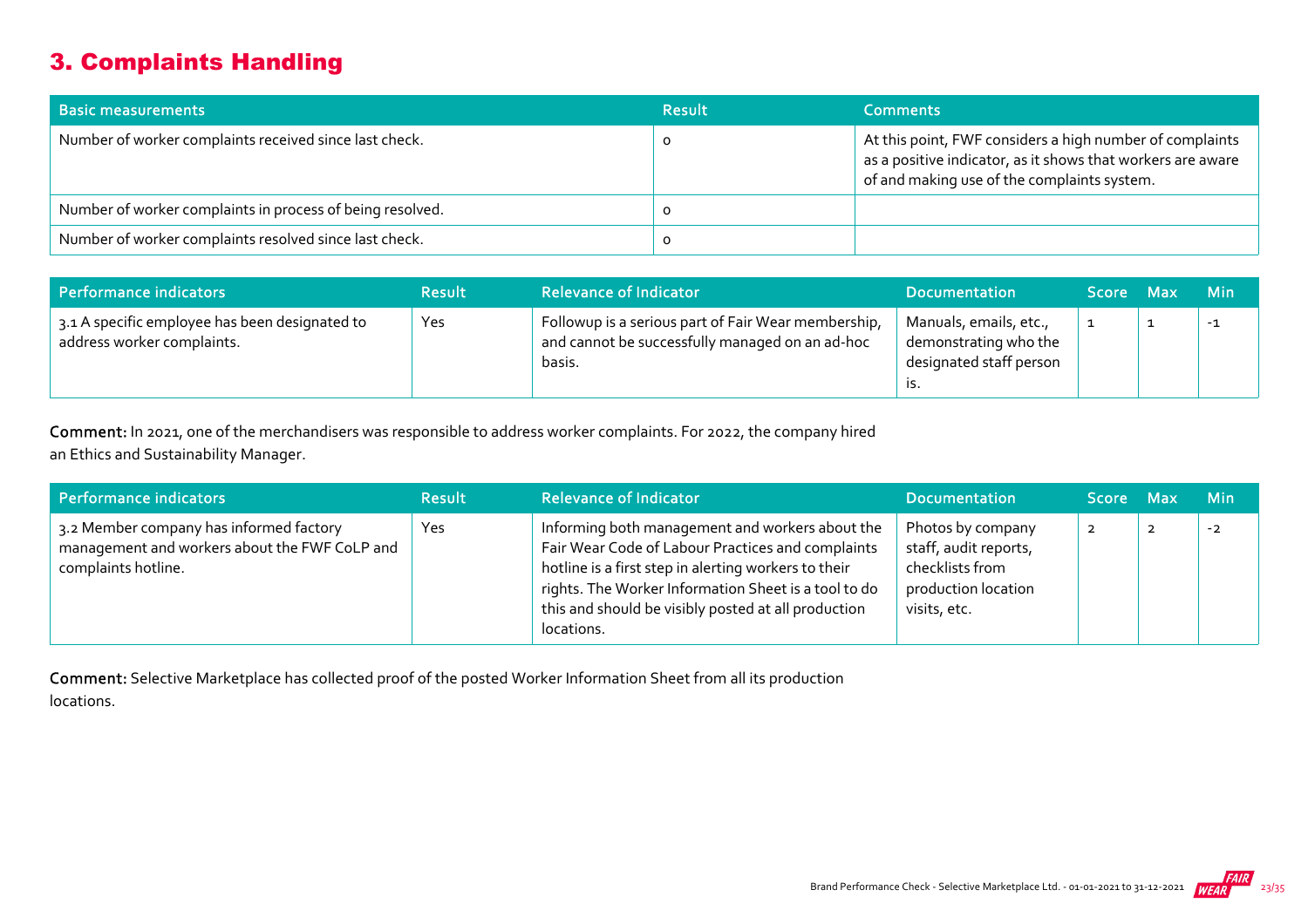| Performance indicators                                                                                         | <b>Result</b>                                                       | <b>Relevance of Indicator</b>                                                                                                                                                                                                          | <b>Documentation</b>                                                                                                                                                                                     | Score Max |   | <b>Min</b> |
|----------------------------------------------------------------------------------------------------------------|---------------------------------------------------------------------|----------------------------------------------------------------------------------------------------------------------------------------------------------------------------------------------------------------------------------------|----------------------------------------------------------------------------------------------------------------------------------------------------------------------------------------------------------|-----------|---|------------|
| 3.3 Degree to which member company has actively<br>raised awareness of the FWF CoLP and complaints<br>hotline. | All production in<br>low-risk<br>countries/training<br>not possible | After informing workers and management of the<br>Fair Wear CoLP and the complaints hotline,<br>additional awareness raising and training is<br>needed to ensure sustainable improvements and<br>structural worker-management dialogue. | Training reports, Fair<br>Wear's data on factories<br>enrolled in the WEP<br>basic module. For<br>alternative training<br>activities: curriculum,<br>training content,<br>participation and<br>outcomes. | N/A       | 6 | $\circ$    |

Comment: Because of travel restrictions in 2021 that limited the possibility of conducting training, this indicator is not

applicable in 2021.

| Performance indicators                                                                                                            | <b>Result</b>             | <b>Relevance of Indicator</b>                                                                                                                                                       | <b>Documentation</b>                                                                                               | Score Max |   | <b>Min</b> |
|-----------------------------------------------------------------------------------------------------------------------------------|---------------------------|-------------------------------------------------------------------------------------------------------------------------------------------------------------------------------------|--------------------------------------------------------------------------------------------------------------------|-----------|---|------------|
| 3.4 All complaints received from production location<br>workers are addressed in accordance with the FWF<br>Complaints Procedure. | No complaints<br>received | Providing access to remedy when problems arise is a<br>key element of responsible supply chain<br>management. Member company involvement is<br>often essential to resolving issues. | Documentation that<br>member company has<br>completed all required<br>steps in the complaints<br>handling process. | N/A       | b | $-2$       |

| Performance indicators                                                                       | <b>Result</b>                                                  | <b>Relevance of Indicator</b>                                                                                                                                                                             | <b>Documentation</b>                                                                  | Score Max |                | <b>Min</b> |
|----------------------------------------------------------------------------------------------|----------------------------------------------------------------|-----------------------------------------------------------------------------------------------------------------------------------------------------------------------------------------------------------|---------------------------------------------------------------------------------------|-----------|----------------|------------|
| 3.5 Cooperation with other customers in addressing<br>worker complaints at shared suppliers. | No complaints<br>or cooperation<br>not possible /<br>necessary | Because most production locations supply several<br>customers with products, involvement of other<br>customers by the Fair Wear member company can<br>be critical in resolving a complaint at a supplier. | Documentation of joint<br>efforts, e.g. emails,<br>sharing of complaint<br>data, etc. | N/A       | $\overline{2}$ | $\Omega$   |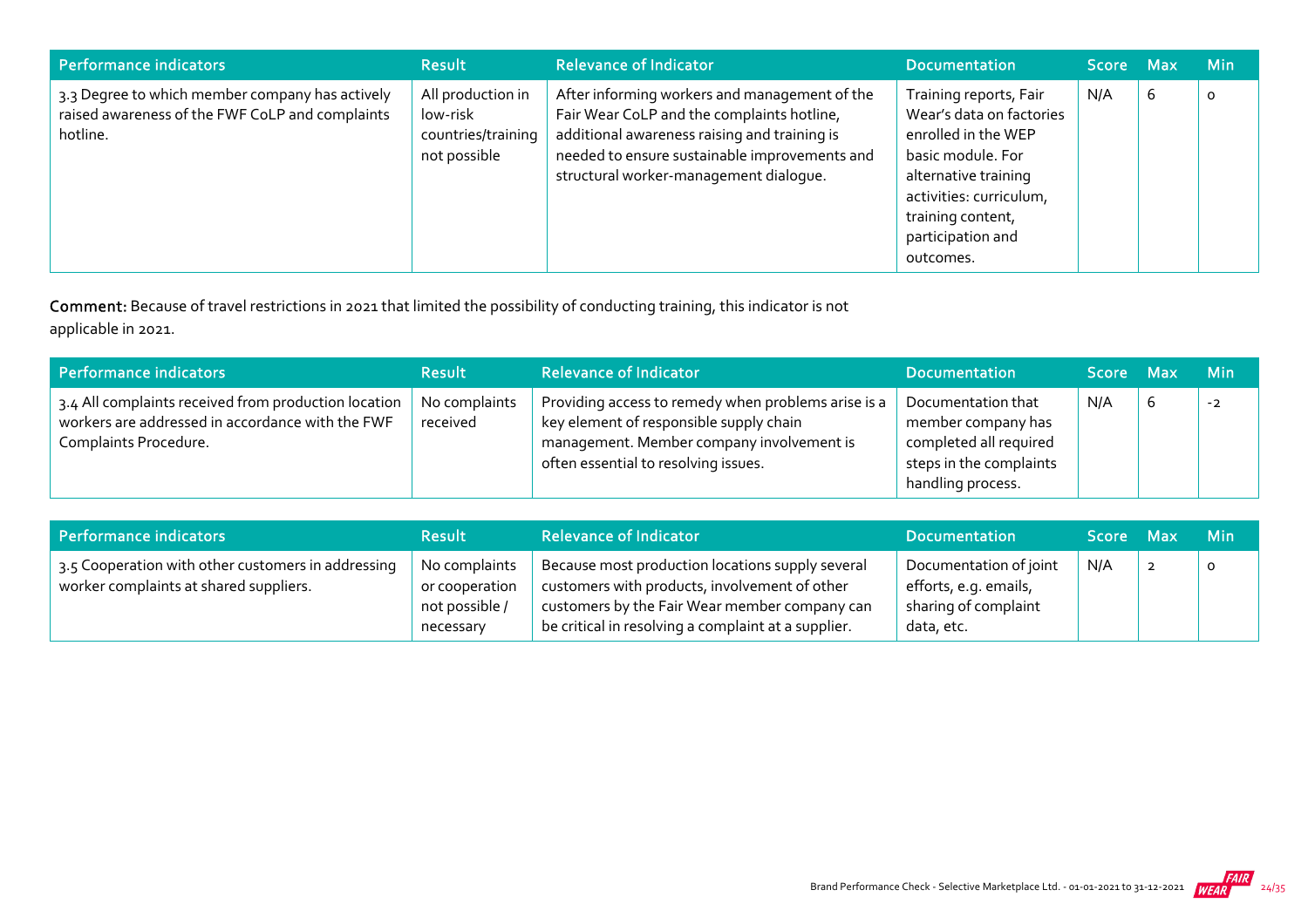## Complaints Handling

Possible Points: 3

Earned Points: 3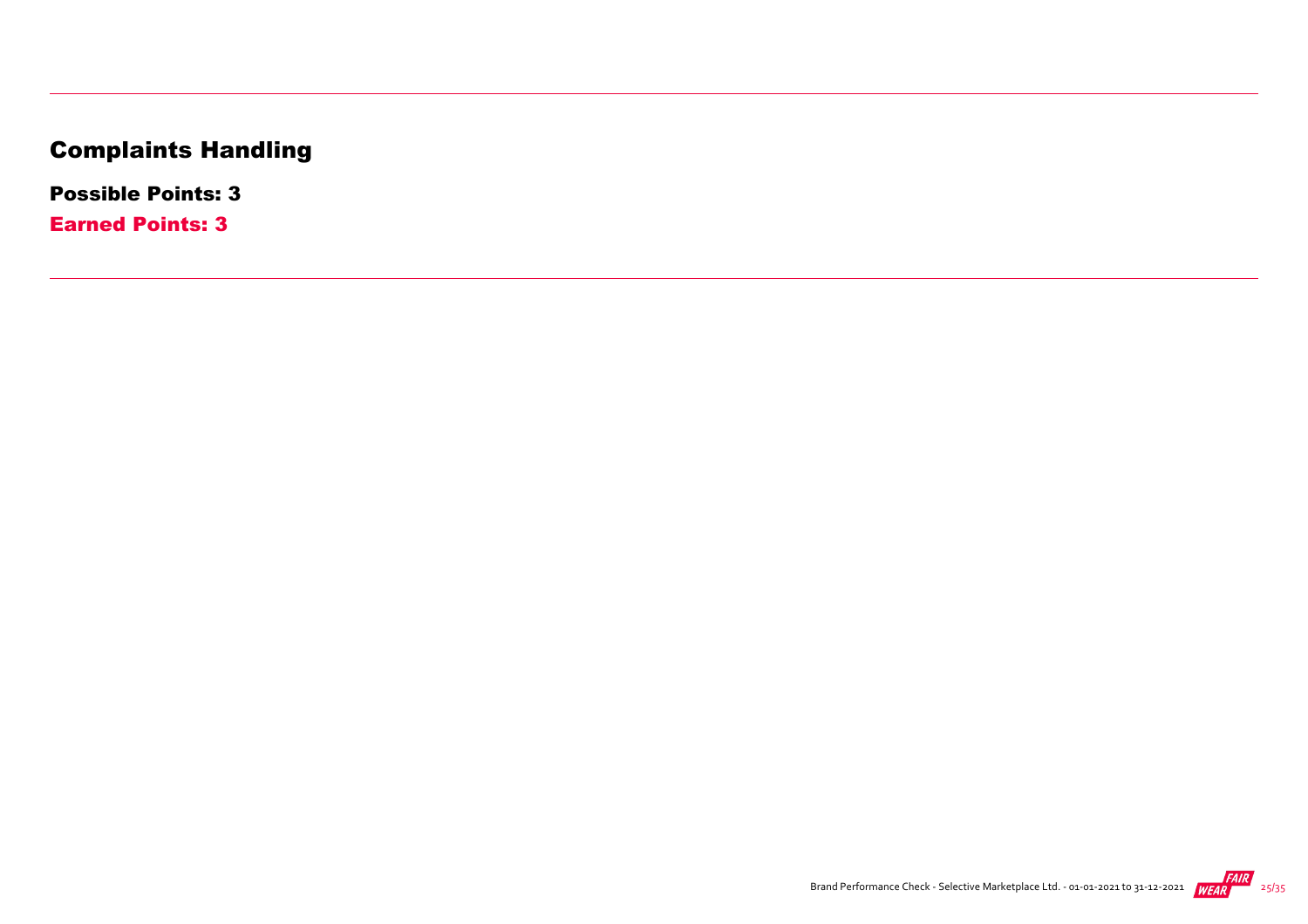## 4. Training and Capacity Building

| Performance indicators                                               | <b>Result</b> | <b>Relevance of Indicator</b>                                                                                                                                                                                                            | <b>Documentation</b>                                     | Score Max | <b>Min</b> |
|----------------------------------------------------------------------|---------------|------------------------------------------------------------------------------------------------------------------------------------------------------------------------------------------------------------------------------------------|----------------------------------------------------------|-----------|------------|
| 4.1 All staff at member company are made aware of<br>FWF membership. | Yes           | Preventing and remediating problems often requires<br>the involvement of many different departments;<br>making all staff aware of Fair Wear membership<br>requirements helps to support cross-departmental<br>collaboration when needed. | Emails, trainings,<br>presentation,<br>newsletters, etc. |           | O          |

Comment: Selective Marketplace joined Fair Wear in 2021. Through a series of presentations, every employee was informed about Fair Wear and the company's reasons for joining. The customer service and contact centre teams are specially briefed on Fair Wear as part of their induction training.

| Performance indicators                                                              | <b>Result</b> | <b>Relevance of Indicator</b>                                                                                                                                                           | <b>Documentation</b>                                                                         | Score Max | <b>Min</b> |
|-------------------------------------------------------------------------------------|---------------|-----------------------------------------------------------------------------------------------------------------------------------------------------------------------------------------|----------------------------------------------------------------------------------------------|-----------|------------|
| 4.2 All staff in direct contact with suppliers are<br>informed of FWF requirements. | Yes           | Sourcing, purchasing and CSR staff at a minimum<br>should possess the knowledge necessary to<br>implement Fair Wear requirements and advocate for<br>change within their organisations. | Fair Wear Seminars or<br>equivalent trainings<br>provided; presentations,<br>curricula, etc. |           | $-1$       |

Comment: Selective Marketplace is a small company where information about production location is regularly shared between people and departments. Fair Wear requirements are included in these regular updates.

| Performance indicators                                                                    | <b>Result</b>                                       | <b>Relevance of Indicator</b>                                                                                                                                                                        | Documentation                                                                        | Score Max |                | <b>Min</b> |
|-------------------------------------------------------------------------------------------|-----------------------------------------------------|------------------------------------------------------------------------------------------------------------------------------------------------------------------------------------------------------|--------------------------------------------------------------------------------------|-----------|----------------|------------|
| 4.3 All sourcing contractors/agents are informed<br>about FWF's Code of Labour Practices. | Member does not<br><b>use</b><br>agents/contractors | Agents have the potential to either support or<br>disrupt CoLP implementation. It is the<br>responsibility of member company to ensure<br>agents actively support the implementation of<br>the CoLP. | Correspondence with<br>agents, trainings for<br>agents, Fair Wear audit<br>findings. | N/A       | $\overline{2}$ | O          |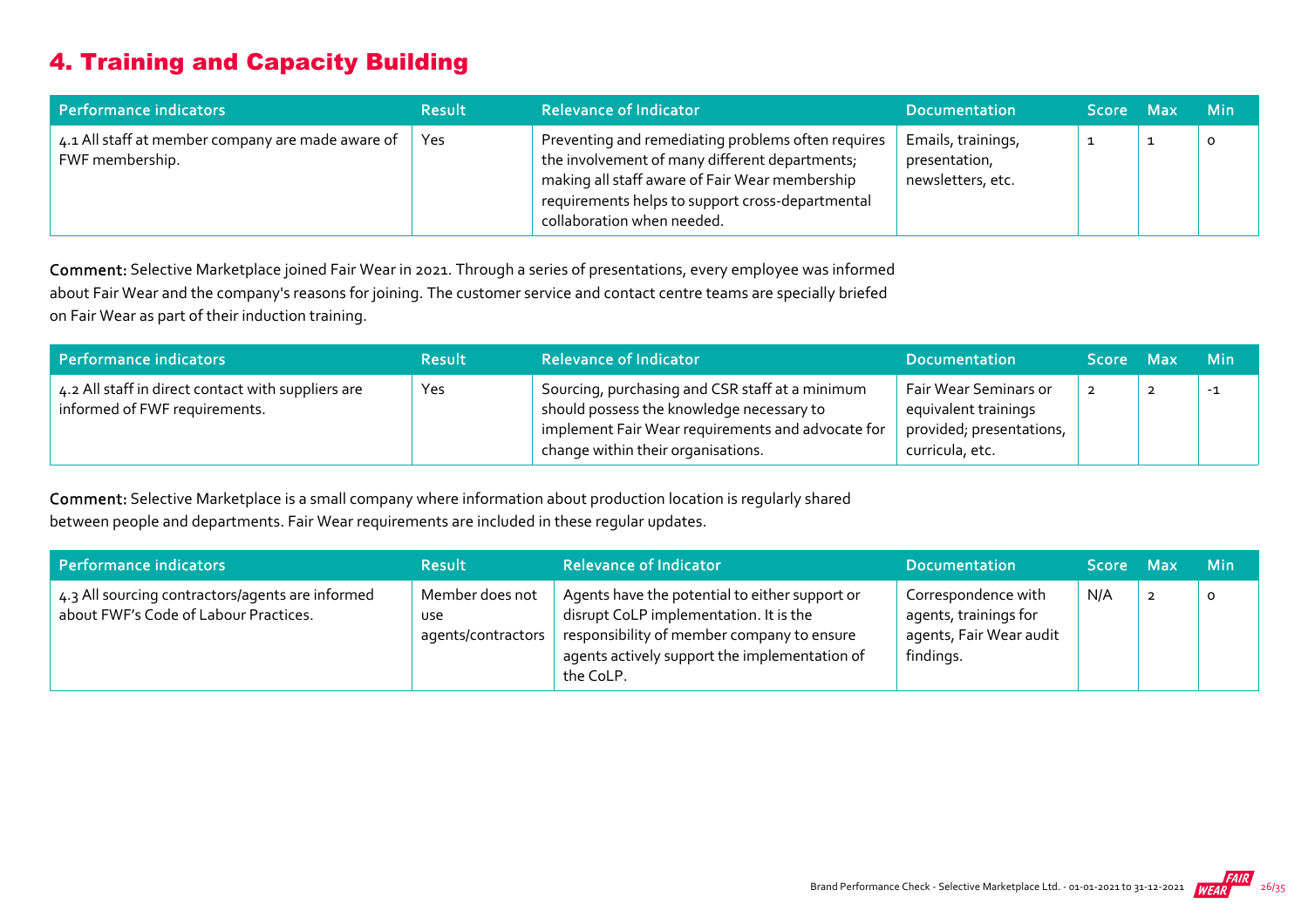| Performance indicators                                                                                                | <b>Result</b>                                                       | Relevance of Indicator                                                                                                                                                                                                                                                                  | <b>Documentation</b>                                                                                                                                                                                    | Score Max |   | <b>Min</b> |
|-----------------------------------------------------------------------------------------------------------------------|---------------------------------------------------------------------|-----------------------------------------------------------------------------------------------------------------------------------------------------------------------------------------------------------------------------------------------------------------------------------------|---------------------------------------------------------------------------------------------------------------------------------------------------------------------------------------------------------|-----------|---|------------|
| 4.4 Factory participation in training programmes<br>that support transformative processes related to<br>human rights. | All production in<br>low-risk<br>countries/training<br>not possible | Complex human rights issues such as freedom of<br>association or gender-based violence require more<br>in-depth trainings that support factory-level<br>transformative processes. Fair Wear has<br>developed several modules, however, other<br>(member-led) programmes may also count. | Training reports, Fair<br>Wear's data on factories<br>enrolled in training<br>programmes. For<br>alternative training<br>activities: curriculum,<br>training content,<br>participation and<br>outcomes. | N/A       | 6 | $\circ$    |

Comment: Because of travel restrictions in 2021 that limited the possibility of conducting training, this indicator is not

applicable in 2021.

| Performance indicators                                                       | <b>Result</b>                                                                                                   | <b>Relevance of Indicator</b>                                                                                                                         | <b>Documentation</b>                                                                                                                                                                           | Score Max | <b>Min</b> |
|------------------------------------------------------------------------------|-----------------------------------------------------------------------------------------------------------------|-------------------------------------------------------------------------------------------------------------------------------------------------------|------------------------------------------------------------------------------------------------------------------------------------------------------------------------------------------------|-----------|------------|
| 4.5 Degree to which member company follows up<br>after a training programme. | No training<br>programmes<br>have been<br>conducted or<br>member<br>produces solely<br>in low-risk<br>countries | After factory-level training programmes,<br>complementary activities such as remediation and<br>changes on brand level will achieve a lasting impact. | Documentation of<br>discussions with factory<br>management and<br>worker representatives,<br>minutes of regular<br>worker-management<br>dialogue meetings or<br>anti-harassment<br>committees. | N/A       | $\circ$    |

## Training and Capacity Building

Possible Points: 3

Earned Points: 3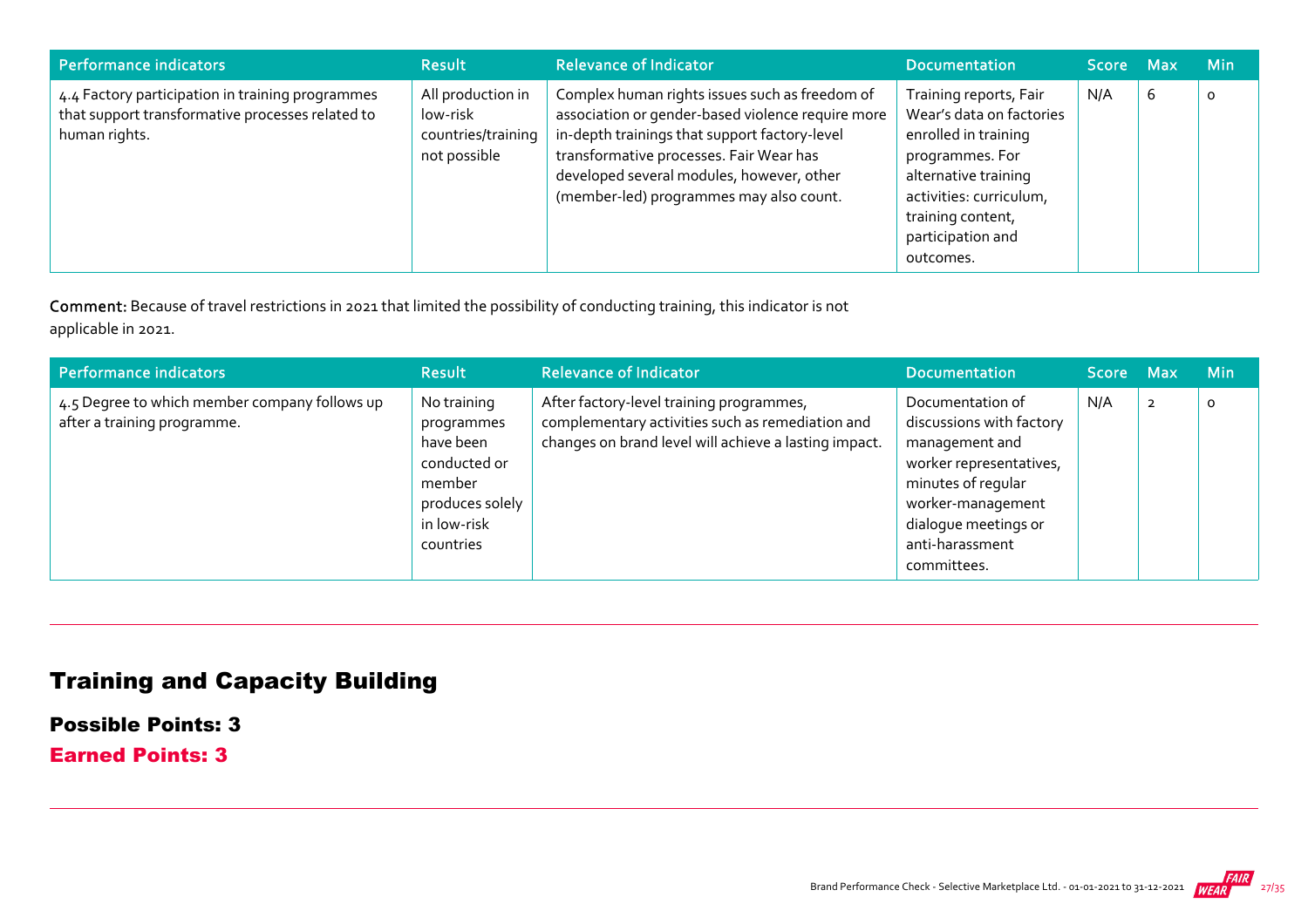#### 5. Information Management

| Performance indicators                                       | <b>Result</b> | <b>Relevance of Indicator</b>                                                                                     | <b>Documentation</b>                                                                                                                                                                                                          | Score Max |   | <b>Min</b> |
|--------------------------------------------------------------|---------------|-------------------------------------------------------------------------------------------------------------------|-------------------------------------------------------------------------------------------------------------------------------------------------------------------------------------------------------------------------------|-----------|---|------------|
| 5.1 Level of effort to identify all production<br>locations. | Intermediate  | Any improvements to supply chains require member<br>companies to first know all of their production<br>locations. | Supplier information<br>provided by member<br>company. Financial<br>records of previous<br>financial year.<br>Documented efforts by<br>member company to<br>update supplier<br>information from its<br>monitoring activities. |           | b | $-2$       |

Comment: Selective Marketplace has had long business relationships with most of its production locations and has visited all at one point in time. As such, the company is aware of all its production locations. However, during a recent audit in China the audit team identified subcontractors providing supportive services, that Selective Marketplace was not aware of. In response, Selective Marketplace has started to reach out to all production locations to gather information about subcontractors responsible for supportive processes such as printing, washing and embroidery.

Recommendation: Members are advised to develop a systematic approach to complete the production location list. Part of the approach can be:

1. Automatically include information from the questionnaire, audit reports, and complaints

2. Business relationships with agents include transparency of production locations.

3. Agreements with factories on the use of subcontractors stating clearly that when subcontractors are used, they are

included in the monitoring system and information is shared on the subcontracted production process.

| Performance indicators                                                                                                              | <b>Result</b> | <b>Relevance of Indicator</b>                                                                                                                                                       | <b>Documentation</b>                                                                                                                   | ا Score Max | <b>Min</b> |
|-------------------------------------------------------------------------------------------------------------------------------------|---------------|-------------------------------------------------------------------------------------------------------------------------------------------------------------------------------------|----------------------------------------------------------------------------------------------------------------------------------------|-------------|------------|
| 5.2 CSR and other relevant staff actively share<br>information with each other about working<br>conditions at production locations. | Yes           | CSR, purchasing and other staff who interact with<br>suppliers need to be able to share information in<br>order to establish a coherent and effective strategy<br>for improvements. | Internal information<br>system; status CAPs,<br>reports of meetings of<br>purchasing/CSR;<br>systematic way of<br>storing information. |             | $-1$       |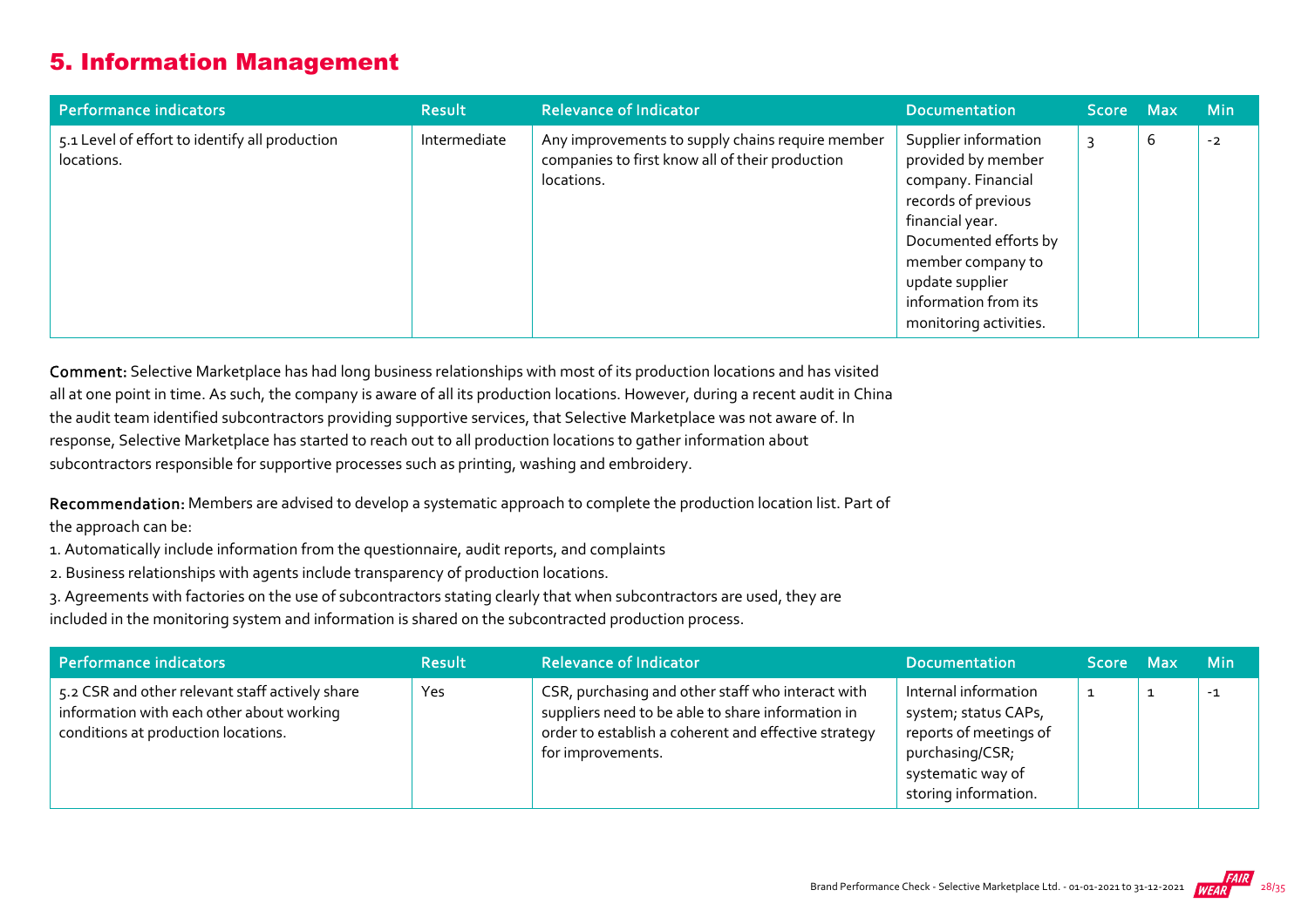#### Information Management

Possible Points: 7 Earned Points: 4

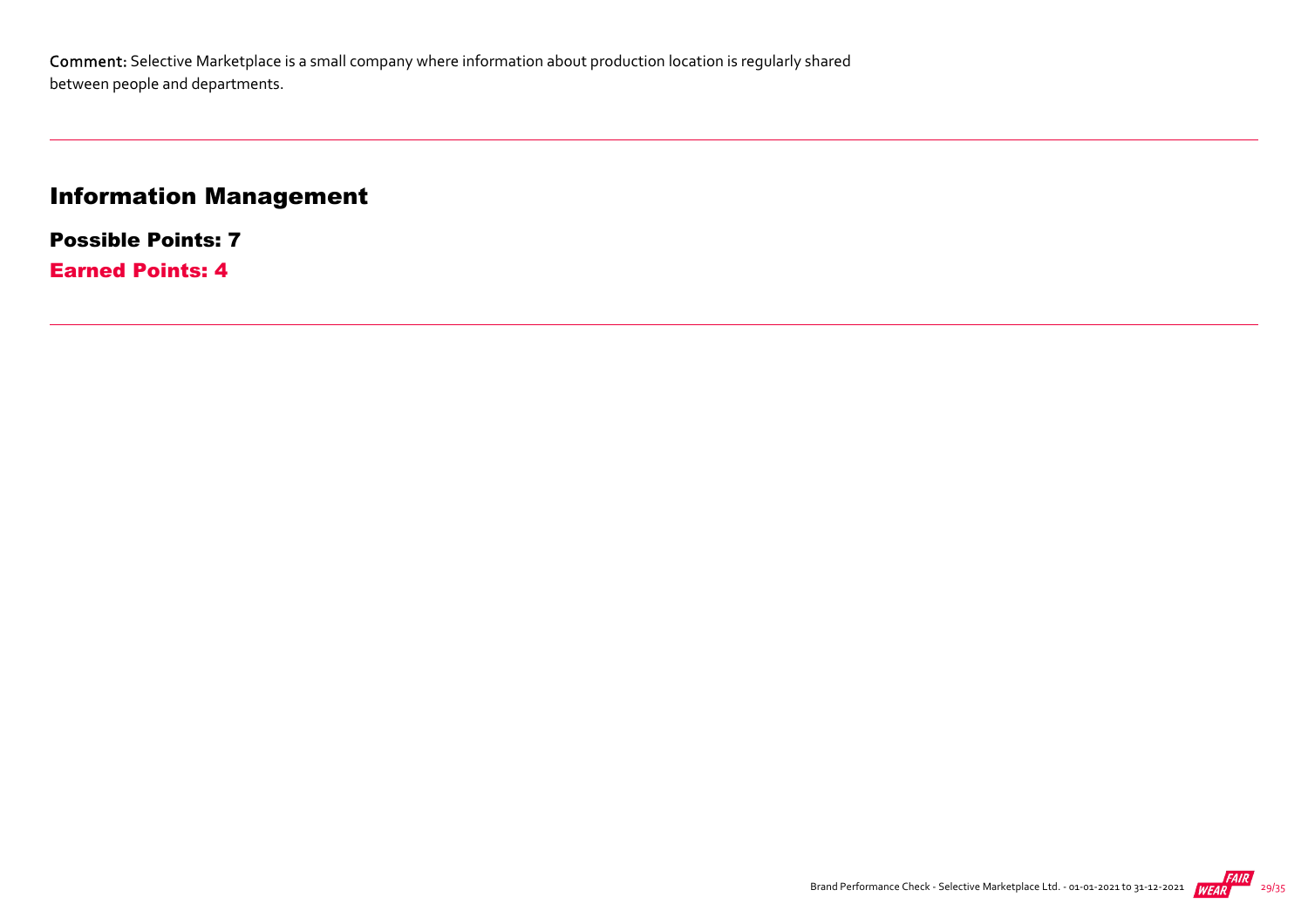#### 6. Transparency

| Performance indicators                                                     | <b>Result</b>                                                                                | <b>Relevance of Indicator</b>                                                                                                                                                                                                                                                                                                                   | <b>Documentation</b>                                                                                                                        | Score Max | <b>Min</b> |
|----------------------------------------------------------------------------|----------------------------------------------------------------------------------------------|-------------------------------------------------------------------------------------------------------------------------------------------------------------------------------------------------------------------------------------------------------------------------------------------------------------------------------------------------|---------------------------------------------------------------------------------------------------------------------------------------------|-----------|------------|
| 6.1 Degree of member company compliance with<br>FWF Communications Policy. | Minimum<br>communications<br>requirements<br>are met AND no<br>significant<br>problems found | Fair Wear's communications policy exists to ensure<br>transparency for consumers and stakeholders, and<br>to ensure that member communications about Fair<br>Wear are accurate. Members will be held<br>accountable for their own communications as well<br>as the communications behaviour of 3rd-party<br>retailers, resellers and customers. | Fair Wear membership<br>is communicated on<br>member's website;<br>other communications<br>in line with Fair Wear<br>communications policy. | -2        | -3         |

Comment: Selective Marketplace has included information about its Fair Wear membership on the websites of both brands.

| Performance indicators                                          | <b>Result</b>                                   | <b>Relevance of Indicator</b>                                                                                                     | <b>Documentation</b>                                                                                                                             | Score Max      | <b>Min</b> |
|-----------------------------------------------------------------|-------------------------------------------------|-----------------------------------------------------------------------------------------------------------------------------------|--------------------------------------------------------------------------------------------------------------------------------------------------|----------------|------------|
| 6.2 Member company engages in advanced<br>reporting activities. | Supplier list is<br>disclosed to<br>the public. | Good reporting by members helps to ensure the<br>transparency of Fair Wear's work and shares best<br>practices with the industry. | Member company<br>publishes one or more of<br>the following on their<br>website: Brand<br>Performance Check,<br>Audit Reports, Supplier<br>List. | $\overline{2}$ | $\circ$    |

Comment: Selective Marketplace discloses the production locations responsible for 99% of FOB through the Fair Wear transparency portal.

| Performance indicators                                                                 | <b>Result</b>                                                                                      | <b>Relevance of Indicator</b>                                                                                                                                                                                                                           | <b>Documentation</b>                                                       | <b>Score</b>   | - Max | <b>Min</b> |
|----------------------------------------------------------------------------------------|----------------------------------------------------------------------------------------------------|---------------------------------------------------------------------------------------------------------------------------------------------------------------------------------------------------------------------------------------------------------|----------------------------------------------------------------------------|----------------|-------|------------|
| 6.3 Social Report is submitted to FWF and is<br>published on member company's website. | Complete and<br>accurate report<br>submitted to<br>FWF AND<br>published on<br>member's<br>website. | The social report is an important tool for members to<br>transparently share their efforts with stakeholders.<br>Member companies should not make any claims in<br>their social report that do not correspond with Fair<br>Wear's communication policy. | Social report that is in<br>line with Fair Wear's<br>communication policy. | $\overline{2}$ | ◢     | $-1$       |

Comment: Selective Marketplace has published the social report on both brands' websites.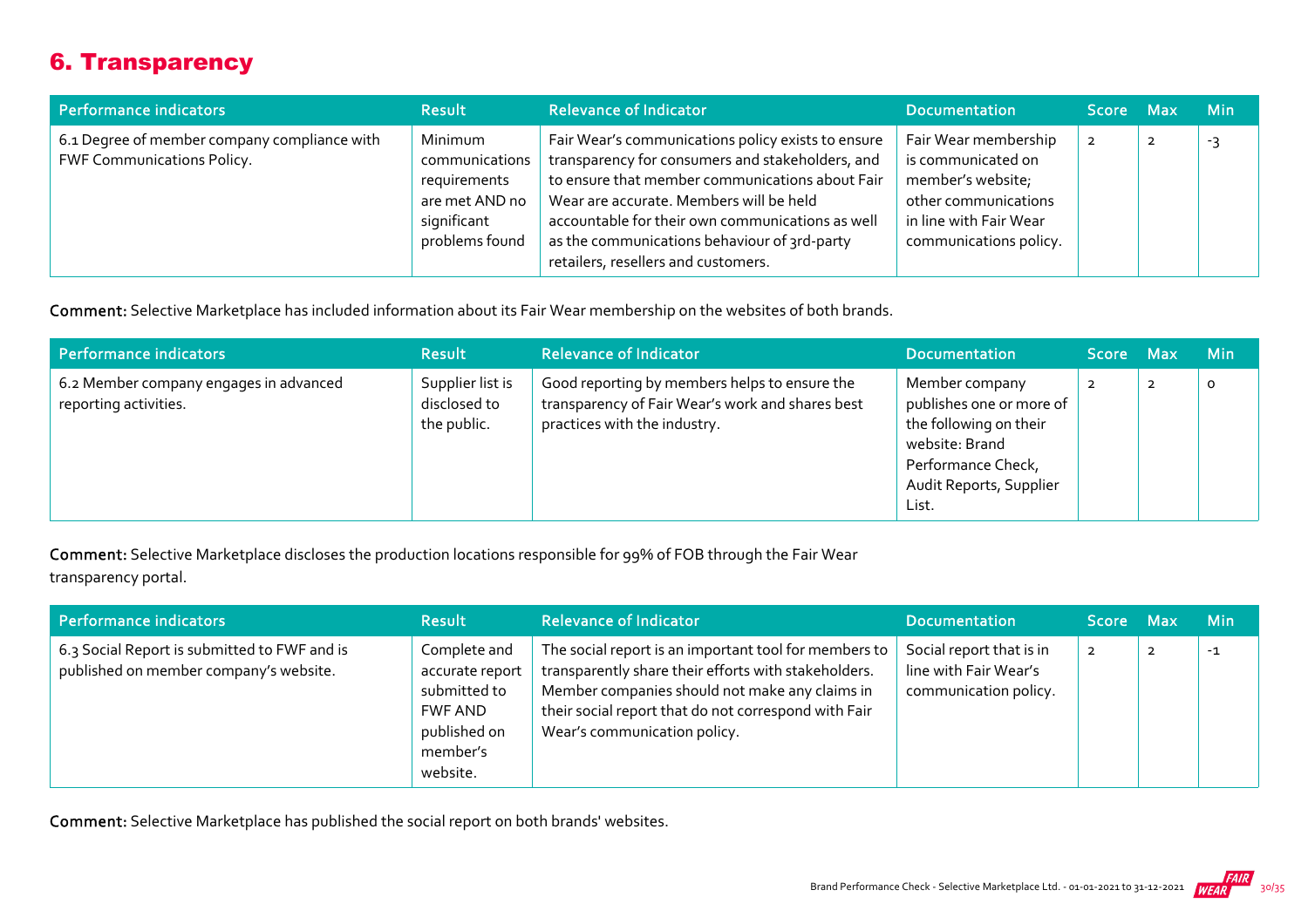## **Transparency**

Possible Points: 6

Earned Points: 6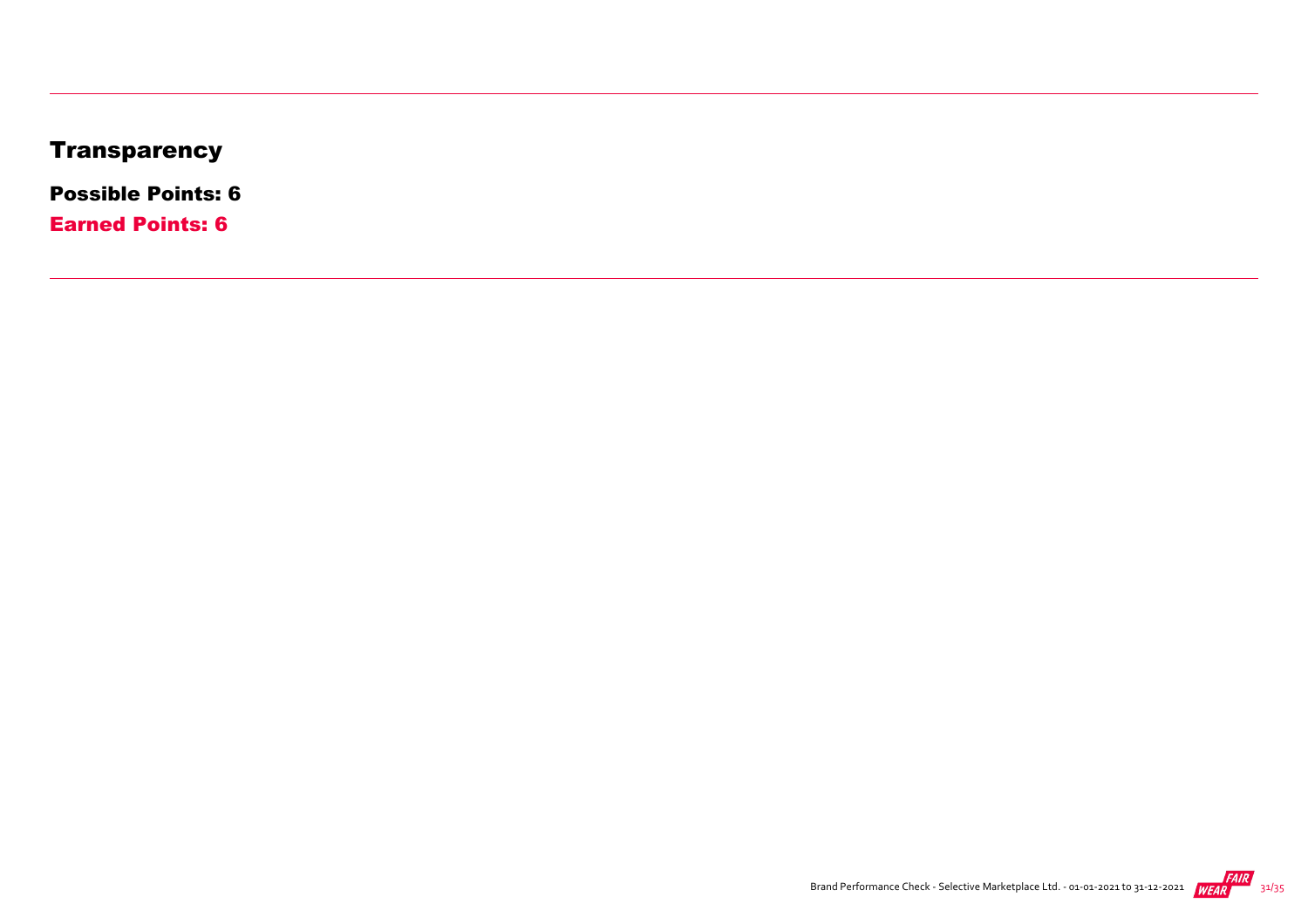#### 7. Evaluation

| Performance indicators                                                                               | <b>Result</b> | <b>Relevance of Indicator</b>                                                                                                         | <b>Documentation</b>                                       | Score Max |                | – Min   |
|------------------------------------------------------------------------------------------------------|---------------|---------------------------------------------------------------------------------------------------------------------------------------|------------------------------------------------------------|-----------|----------------|---------|
| 7.1 Systemic annual evaluation of FWF membership<br>is conducted with involvement of top management. | Yes           | An annual evaluation involving top management<br>ensures that Fair Wear policies are integrated into<br>the structure of the company. | Meeting minutes, verbal<br>reporting, Powerpoints,<br>etc. |           | $\overline{2}$ | $\circ$ |

Comment: Selective Marketplace's CEO is actively involved in all parts of the organisation, including Fair Wear membership. As 2021 was the first year of its membership, the organisation has not yet formally evaluated its membership.

Recommendation: Fair Wear advises Selective Marketplace to organise a meeting with management and sourcing staff to discuss the outcomes of this performance check and use those to formulate future plans.

| Performance indicators                                                                                                           | <b>Result</b>                                                | <b>Relevance of Indicator</b>                                                                                                                                                                                                               | <b>Documentation</b>                                                                                                                          | Score Max |   | <b>Min</b> |
|----------------------------------------------------------------------------------------------------------------------------------|--------------------------------------------------------------|---------------------------------------------------------------------------------------------------------------------------------------------------------------------------------------------------------------------------------------------|-----------------------------------------------------------------------------------------------------------------------------------------------|-----------|---|------------|
| 7.2 Level of action/progress made on required<br>changes from previous Brand Performance Check<br>implemented by member company. | No.<br>requirements<br>were included<br>in previous<br>Check | In each Brand Performance Check report, Fair Wear<br>may include requirements for changes to<br>management practices. Progress on achieving these<br>requirements is an important part of Fair Wear<br>membership and its process approach. | Member company<br>should show<br>documentation related<br>to the specific<br>requirements made in<br>the previous Brand<br>Performance Check. | N/A       | 4 | $-2$       |

#### Evaluation

Possible Points: 2

Earned Points: 2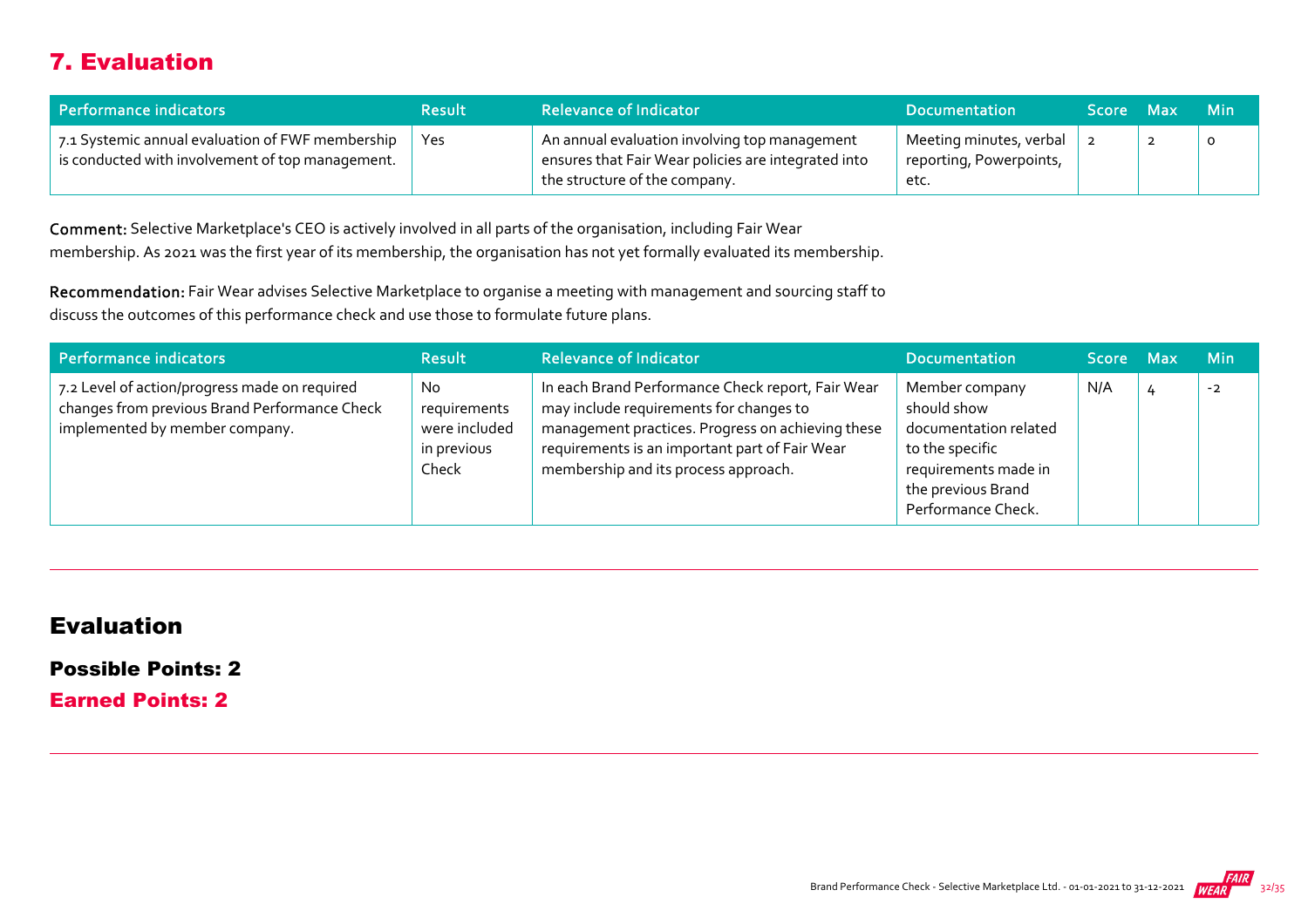#### Recommendations to Fair Wear

Selective Marketplace recommends Fair Wear to:

‐ Create more summaries of guidance documents and ensure these documents are more action‐oriented

‐ Provide clear guidelines on how we should communicate with Chinese suppliers about Fair Wear.

‐ Provide guidance on the applicability of Asia Floor Wage. The company is looking for region‐specific living wage estimates to be included in the audit report.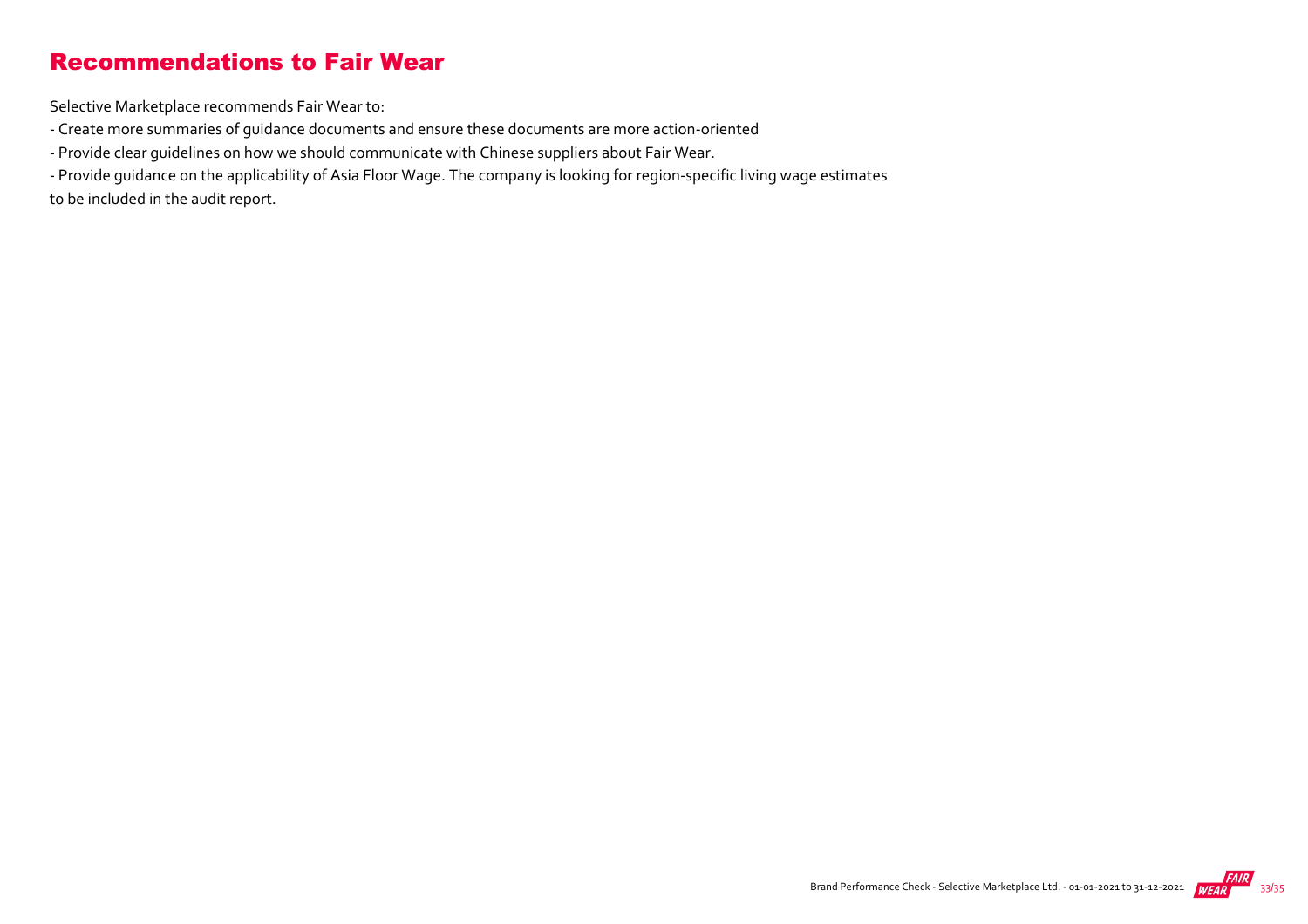## Scoring Overview

45

| Category                              | Earned | Possible |
|---------------------------------------|--------|----------|
| <b>Purchasing Practices</b>           | 14     | 52       |
| Monitoring and Remediation            | 15     | 31       |
| <b>Complaints Handling</b>            |        |          |
| <b>Training and Capacity Building</b> |        |          |
| <b>Information Management</b>         |        |          |
| Transparency                          | h      | b        |
| Evaluation                            |        |          |
| Totals:                               | 47     | 104      |

Benchmarking Score (earned points divided by possible points)

| Performance Benchmarking Category |  |  |
|-----------------------------------|--|--|
| Good                              |  |  |